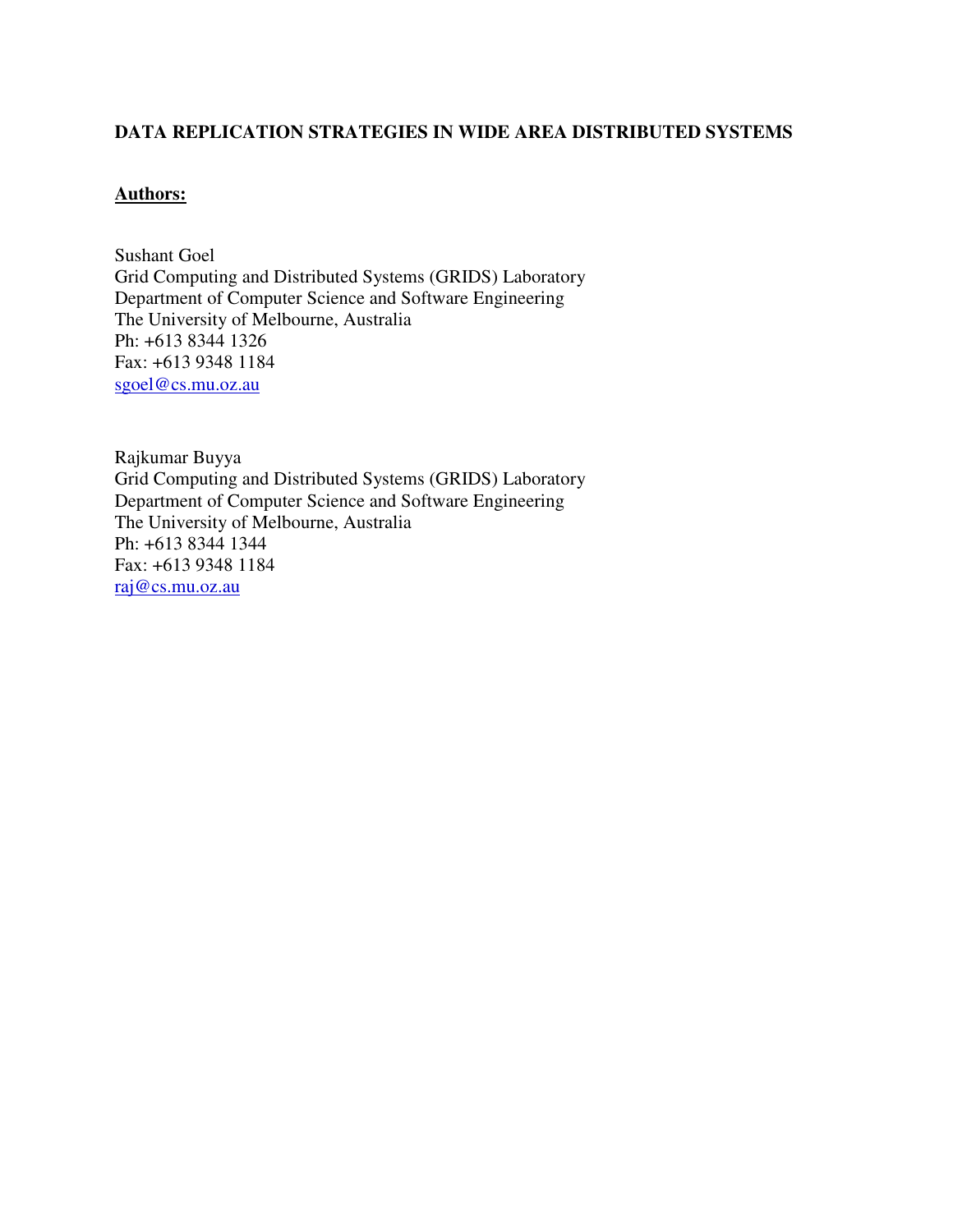# **DATA REPLICATION STRATEGIES IN WIDE-AREA DISTRIBUTED SYSTEMS**

#### **ABSTRACT**:

Effective data management in today's competitive enterprise environment is an important issue. Data is information; and information is knowledge. Hence, fast and effective access to data is very important. Replication is one such widely accepted phenomenon in distributed environment, where data is stored at more than one site for performance and reliability reasons. Applications and architecture of distributed computing has changed drastically during last decade and so has replication protocols. Different replication protocols may be suitable for different applications. In this manuscript we present a survey of replication algorithms for different distributed storage and content management systems ranging from distributed Database Management Systems, Service-oriented Data Grids, Peer-to-Peer (P2P) Systems, and Storage Area Networks. We discuss the replication algorithms of more recent architectures, Data Grids and P2P systems, in details. We briefly discuss replication in storage area network and Internet.

*Keywords: Distributed Database Management System, Data Distribution, Data Grid, Peer-to-Peer Systems, Web, and Replication*.

#### **INTRODUCTION**

Computing infrastructure and network application technologies have come a long way over the past 20 years and have become more and more detached from the underlying hardware platform on which they run. At the same time computing technologies have evolved from *monolithic* to *open* and then to *distributed* systems (Foster, 2004). Both scientific and business applications today are generating large amount of data, typical applications, such as High Energy Physics; and bioinformatics, will produce petabytes of data per year. In many cases data may be produced, or required to be accessed/shared, at geographically distributed sites. Sharing of data in a distributed environment gives rise to many design issues e.g. access permissions, consistency issues, security. Thus, effective measures for easy storage and access of such distributed data are necessary (Venugopal, 2005). One of the effective measures to access data effectively in a geographically distributed environment is replication.

Replication is one of the most widely studied phenomena in a distributed environment. Replication is a strategy in which multiple copies of some data are stored at multiple sites (Bernstein 1987). The reason for such a widespread interest is due to following facts:

- (i) Increased availability
- (ii) Increased performance and
- (iii) Enhanced reliability

By storing the data at more than one site, if a data site fails, a system can operate using replicated data, thus increasing availability and fault tolerance. At the same time, as the data is stored at multiple sites, the request can find the data close to the site where the request originated, thus increasing the performance of the system. But the benefits of replication, of course, do not come without overheads of creating, maintaining and updating the replicas. If the application has read-only nature, replication can greatly improve the performance. But, if the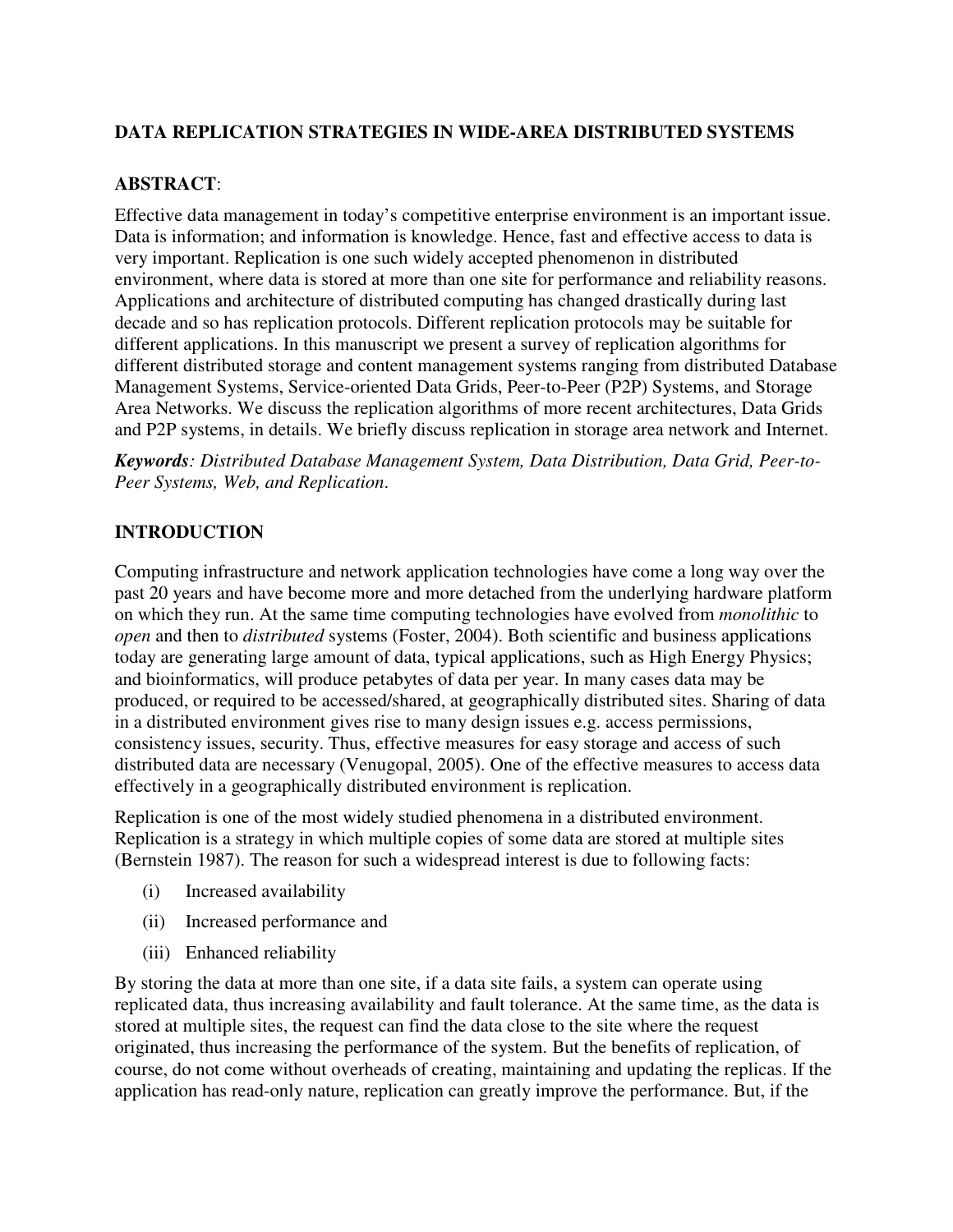application needs to process update requests, the benefits of replication can be neutralised to some extent by the overhead of maintaining consistency among multiple replicas, as will be seen in the following sections of the paper.

A simple example of replicated environment is shown in Figure 1. Site *1*, Site *2*, Site *3*, ... Site *n*, are distributed site locations and connected through a Middleware infrastructure (for the time, it does not matter what the middleware consists of). Data stored in a file, File *X*, is stored in Site *2* and is replicated at all other sites. Suppose user *1* tries to access File *X* in Figure 1. For pedagogical simplicity, let the distance shown in the figure be proportional to the access cost of the file. The abovementioned benefits of replication are clear in this scenario (as Sites *1* and *3* are close to the user in comparison to Site *2*, where the file was originally stored). The files can be accessed at a cheaper cost (thus increasing the performance) and the file can still be accessed even if 3 out of 4 sites are down (thus increasing availability).



**Figure 1**: A simple scenario of 'File *X*' being replicated at all sites.

At the same time, continuously changing nature of computing has always created new and challenging problems in replicated environment. The purpose of this document is to review the motivation of various replication schemes in different distributed architectures. In particular, we will be covering following architectures:

- (a) Distributed Database Management Systems (DBMS)
- (b) Peer-to-Peer Systems (P2P)
- (c) Data Grids
- (d) World Wide Web (WWW)

#### **Replication Scenario and Challenges in Replicated Environment**

Various combinations of events and access scenarios of data are possible in a distributed replicated environment. For example, an application may want to download chunks of data from different replicated servers for speedy access to data; replicated data may be required to consolidate at a central server on periodic basis; data distribution on network of servers,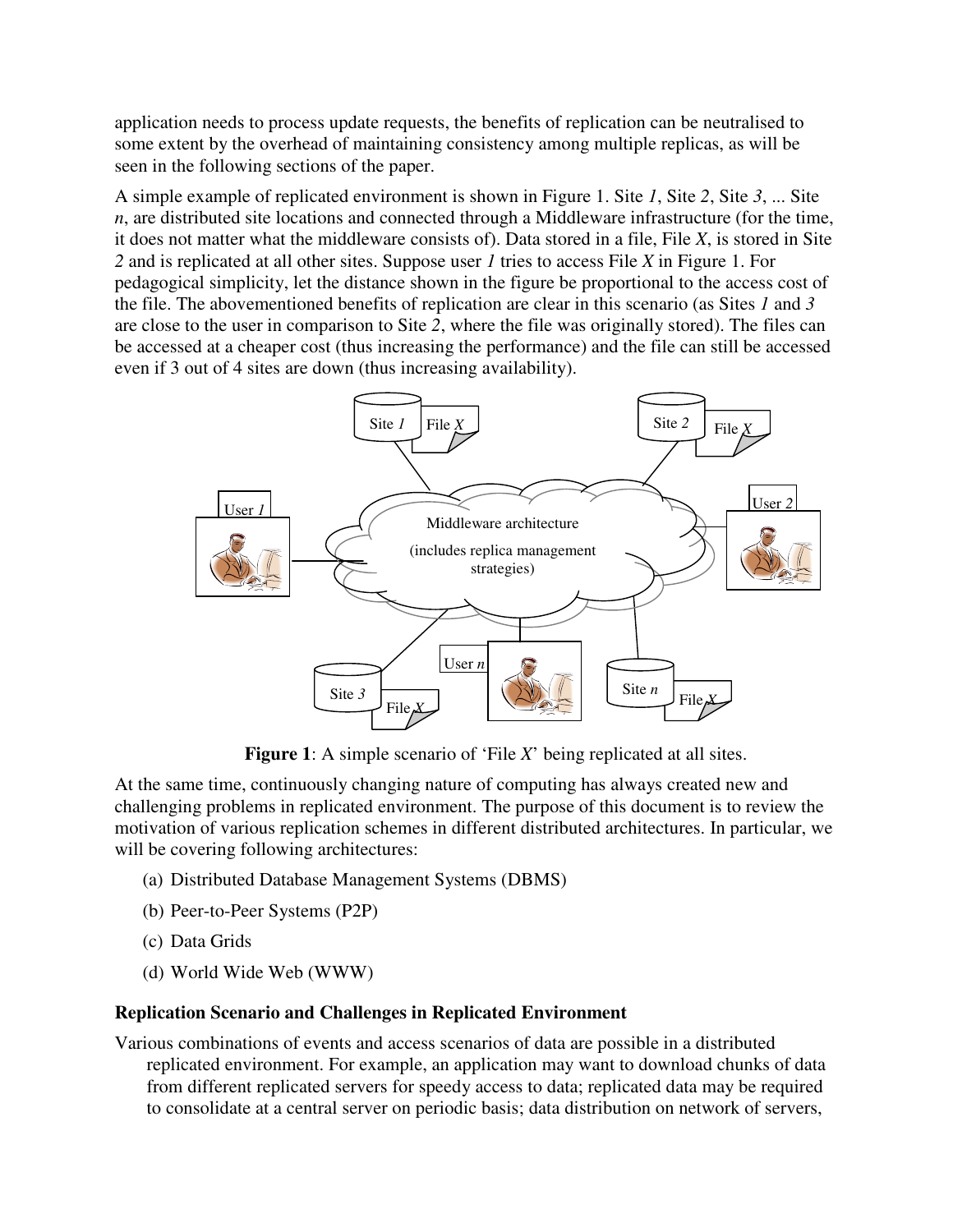where some of the servers may be mobile or frequently connected (http://www.dbmsmag.com/9705d15.html); data stored at multiple sites may need to access and update the data. Based on these requirements, three types of replication scenarios can be identified:

- (i) Read-only queries
- (ii) Update transactions, and
- (iii)Managing mobile clients.

For read-only queries, the data can be accessed by a query without worrying about the correctness of the data. As typically, the data may be generated at some site and can be read by other sites. The data can be conveniently stored at different replicated servers.

Contrary to read-only queries, update transactions need special consideration during design time. The replica management protocol may be simple if only a single site is to update the data. But, as the data can be modified by multiple sites, the consistency of the data may be compromised. To maintain the consistency of data, the order in which the transactions are executed must be maintained. One of the widely excepted correctness criterions in replicated environment is 1-copy serializability (1SR) (Bernstein, 1987). Conflicts can also be resolved with other requirements such as priority-based (a server with higher priority's update is given preference over lower priority), timestamp-based (the sequence of conflicting operations must be maintained throughout scheduling), and data partitioning (the data is partitioned and specific sites are give update rights to the partition).

Mobile computing has changed the face of computing in recent times, as well as introduced new and challenging problems in data management. In today's scenario, many employees work away from the office, interacting with clients and collecting data. Sometimes mobile devices do not have enough space to store the data, while at other times they need to access real-time data from the office. In these cases, data is downloaded on demand from the local server (http://www.dbmsmag.com/9705d15.html).

#### **Challenges in replicated environment can be summarised as follows:**

- (i) Data Consistency: Maintaining data integrity and consistency in a replicated environment is of prime importance. High precision applications may require strict consistency (e.g. 1SR, as discussed above) of the updates made by transactions.
- (ii) Downtime during new replica creation: If strict data consistency is to be maintained, performance is severely affected if a new replica is to be created. As sites will not be able to fulfill request due to consistency requirements.
- (iii)Maintenance overhead: If the files are replicated at more then one sites, it occupies storage space and it has to be administered. Thus, there are overheads in storing multiple files.
- (iv)Lower write performance: Performance of write operations can be dramatically lower in applications requiring high updates in replicated environment, because the transaction may need to update multiple copies.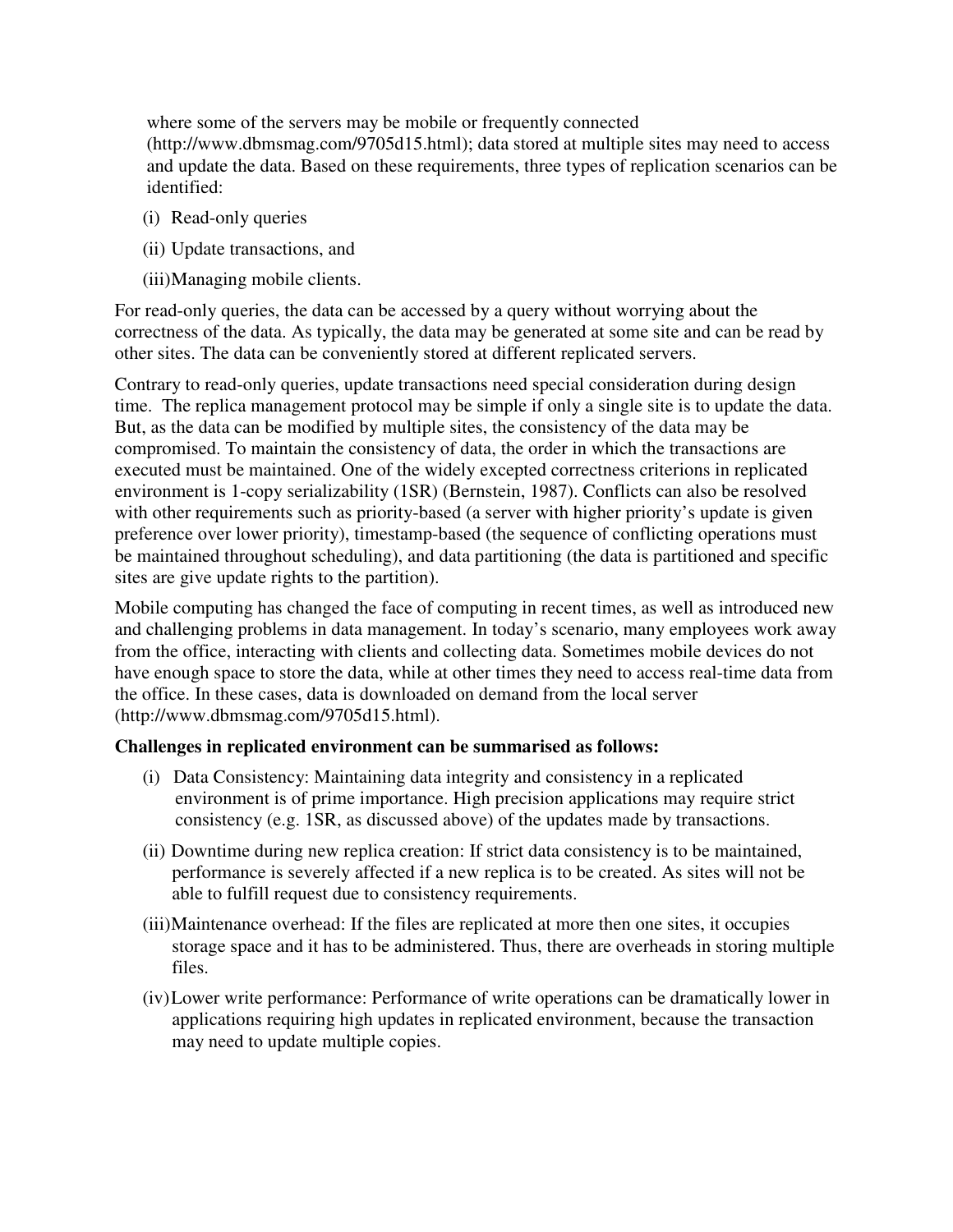# **CLASSIFICATION OF DISTRIBUTED STORAGE AND DATA DISTRIBUTION SYSTEMS**

Considering the vast architectural differences in distributed data storage systems, we classify the data storage systems as shown in the Figure 2. The classification is based on the architectural and data management polices used in different systems. Distributed DBMSs are tightly synchronised and homogeneous in nature, while Data Grids are asynchronous and heterogenous in nature. Ownership of data is also a major issue in different systems, e.g., in peer-to-peer systems data is meant to be shared over the network, while on Data Grids the data can be application specific and can be easily shared among a particular group of people. Tightly synchronised DBMSs may store organisational specific, proprietary and extremely sensitive data. Storage Area Networks also store organisational specific data, which organisations may not want to share with other organisations. Databases in World Wide Web environment are mostly to serve client request being generated throughout the globe. Thus technologies such as Akamai (http://www.akamai.com) and disk mirroring may be a viable option in WWW environment, as the data access request is widely distributed.





In the following sections, we will discuss the first three technologies, Distributed DBMS, peerto-peer systems and Data Grid, in detail and we will briefly touch in SAN and WWW.

# **DISTRIBUTED DBMS**

A replicated database is a distributed database in which multiple copies of some data items are stored at multiple sites. By storing multiple copies, the system can operate even though some sites have failed. Maintaining the correctness and consistency of data is of prime importance in a distributed DBMS. In distributed DBMS it is assumed that a replicated database should behave like a database system managing a single copy of the data. As replication is transparent from users' point of view, users may want to execute interleaved executions on a replicated database to be equivalent to a *one-copy* database, the criterion commonly known as *one-copy serializability* (1SR) (Bernstein, 1987).

# **Replication Protocols**

# **ROWA and ROWA-Available**

In most cases, the system is aware of which data items have replicas and where are they located. A replica control protocol is required to read and write replicated data items. The most simple replica control protocol is the Read-One-Write-All (ROWA) protocol. In ROWA protocol, a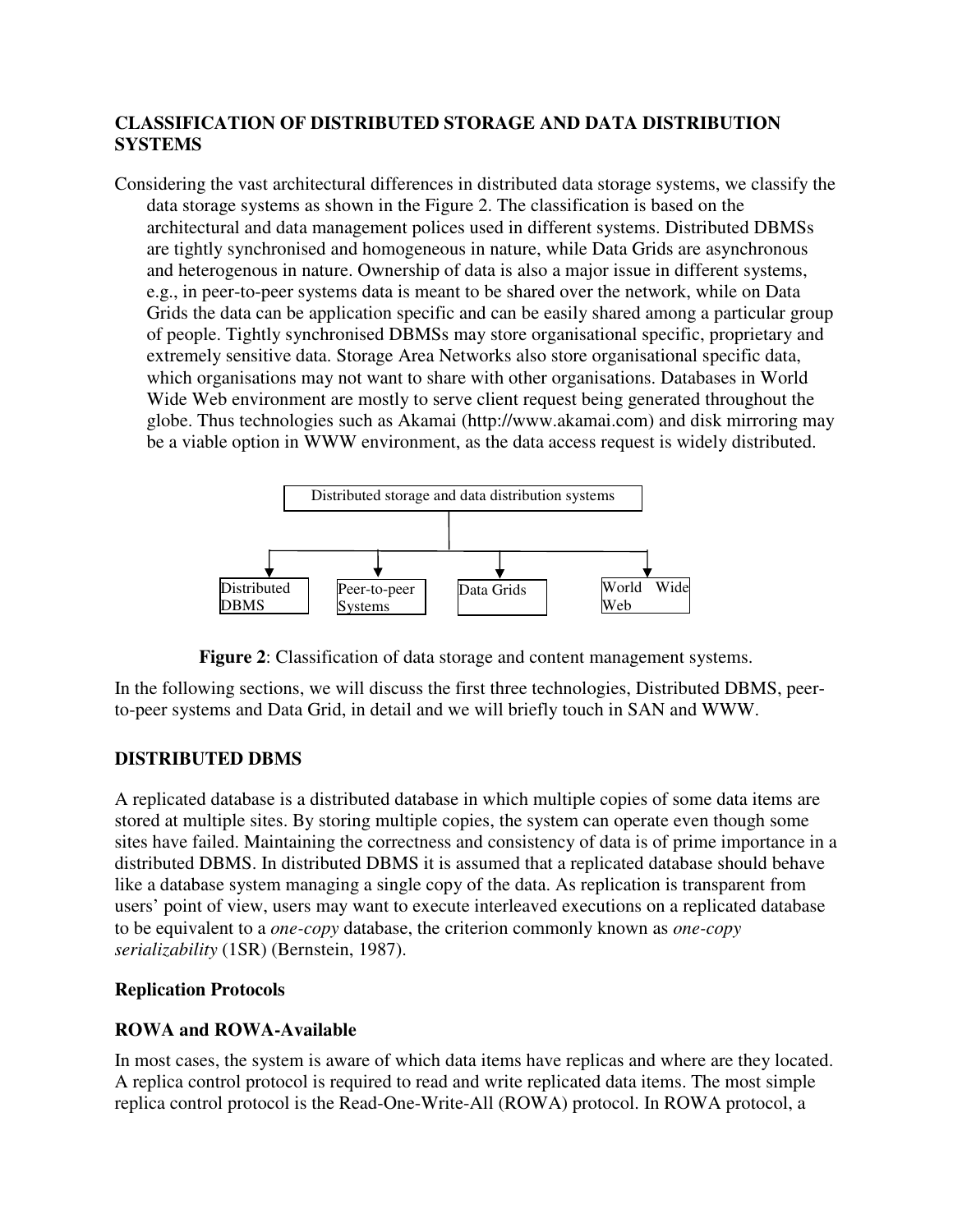transaction requests to read an item and the system fetches the value from the most convenient location. If a write operation is requested, the system must update all the replicas. It is clearly evident that the read operation benefits from data replication, as it can find a replica near the site of request. But, write operations may adversely affect the performance of the system. A very obvious alternative of ROWA protocol is ROWA-Available. ROWA-A was proposed to provide more flexibility to ROWA algorithm in presence of failures. Read operation of ROWA-A can be performed similar to ROWA, i.e. on any replicated copy. But to provide more flexibility, write operations are performed only on the *available* copies and it ignores any failed replicas. ROWA-A solves the availability problem, but the correctness of the data may have been compromised. After the failed site has recovered, it stores the stale value of the data. Any transaction reading that replica, reads an out-of-date copy of the replica and thus the resulting execution is not 1SR.

# **Quorum Based**

An interesting proposal to update only a subset of replicas and still not compromise with correctness and consistency is based on quorums (Bernstein, 1987). Every copy of the replica is assigned a non-negative vote (quorum). Read and write threshold are defined for each data item. The sum of read and write threshold as well as twice of write threshold must be greater than the total vote assigned to the data. These two conditions ensure that there is always a non-null intersection between any two quorum sets. The non-null set between read quorum and write quorum guarantees to have at least one latest copy of the data item in any set of sites. This avoids the read/write and write/write conflict. The conflict table is as shown in Table 1:

| Lock held      | Read        | Write    |
|----------------|-------------|----------|
| Lock requested |             |          |
| Read           | No conflict | Conflict |
| Write          | Conflict    | Conflict |

**Table 1**: Lock compatibility matrix.

All transactions must collect a read/write quorum to read/write any data item. A read/write quorum of a data is any set of copies of the data with a weight of at least read/write threshold. Quorum-based protocols maintain the consistency of data in spite of operating only on a subset of the replicated database.

Detail of majority consensus quorum protocol is shown below:

 $Q =$ Total number of votes (maximum quorum) = number of sites in the replicated system (assuming each site has equal weight)

 $Q_R$  and  $Q_W$  = Read and write quorum respectively

In order to read an item, a transaction must collect a quorum of at least  $Q_R$  votes and in order to write, it must collect a quorum of  $Q_W$  votes. The overlapping between read and write quorum makes sure that a reading transaction will at least get one up-to-date copy of the replica. The quorums must satisfy following two threshold constraints: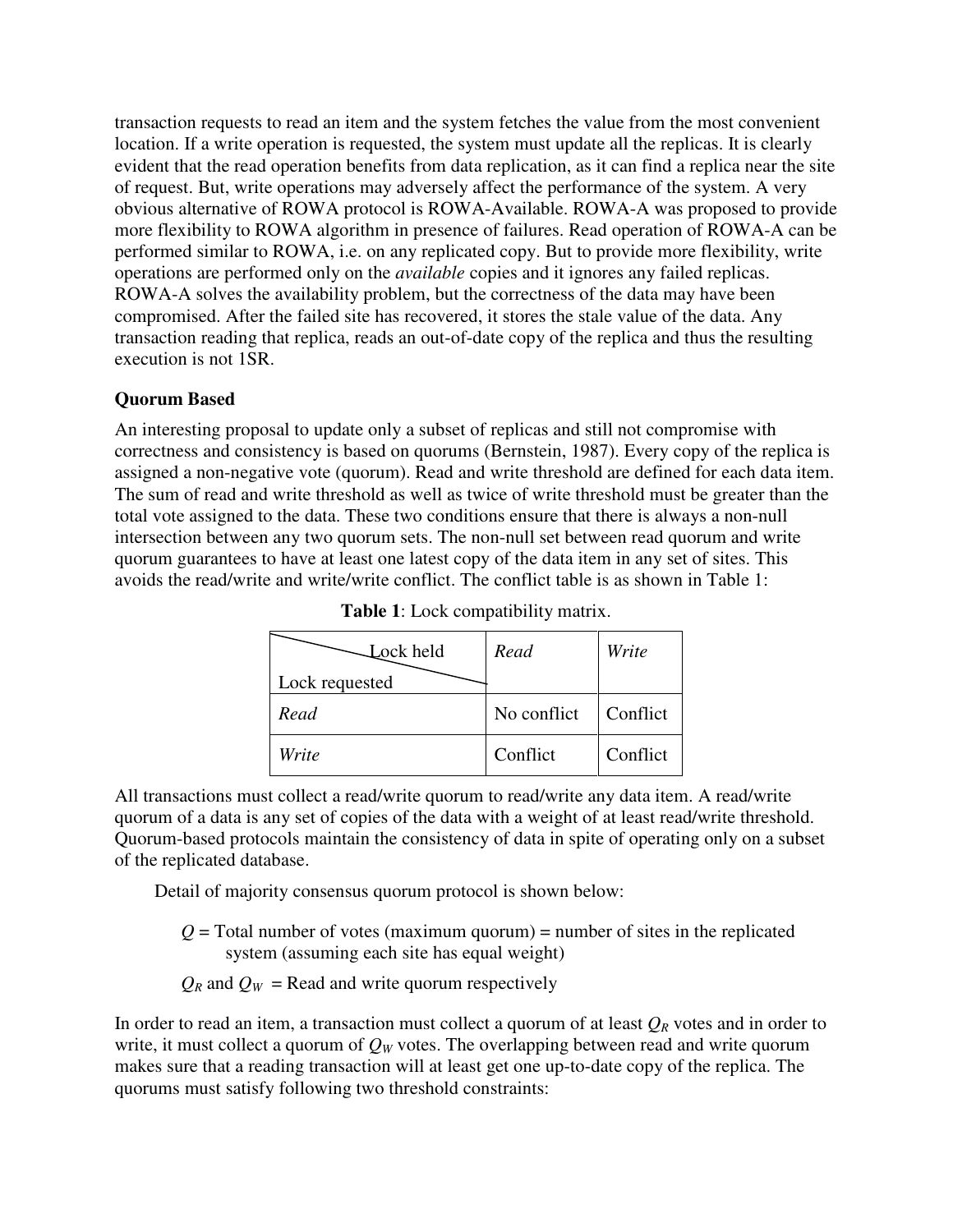- (i)  $Q_R + Q_W > Q$  and
- (ii)  $Q_W + Q_W > Q$

Quorum-based replicated system may continue to operate even in the case of site or communication failure if it is successful in obtaining the quorum for the data item. Thus we see that main research focus in Distributed DBMS is in maintaining consistency of replicated data.

# **Types of Replication Protocols**

For performance reasons, the system may either implement- (i) *synchronous* replication or (ii) *asynchronous* replication. Synchronous system updates all the replicas before the transaction commits. Updates to all replicas are treated in the same way as any other data item. Synchronous systems produce globally serializable schedules.

In asynchronous systems, only a subset of the replicas is updated. Other replicas are brought upto-date *lazily* after the transaction commits. This operation can be triggered by the commit operation of the executing transaction or another periodically executing transaction.

Synchronous strategy is also known as *eager* replication, while asynchronous is known as *lazy* replication. Another important aspect on which the replication strategies can be classified is based on the concept of primary copy. It is represented as: (i) group and (ii) master (Gray, 1996).

- (i) Group: Any site having a replica of the data item can update it. This is also referred as *update anywhere.*
- (ii) Master: This approach delegates a primary copy of the replica. All other replicas are used for read-only queries. If any transaction wants to update a data item, it must do so in the master or primary copy.

A classification used in (Gray, 1996) is shown in Table 2:

|                | <b>Lazy/Asynchronous</b>            | Eager/synchronous      |  |
|----------------|-------------------------------------|------------------------|--|
| Group          | N transactions                      | One transaction        |  |
|                | N owners                            | N owners               |  |
| Master/Primary | $N$ transactions<br>One transaction |                        |  |
|                | 1 owner (Primary site)              | 1 owner (Primary site) |  |

# **Commit Protocol in Distributed DBMS**

Two-phase commit (2PC ) protocol is the most widely accepted commit protocol in distributed DBMS environment that helps in achieving replica synchronisation. A 2PC protocol is defined as below:

A coordinator is typically the site where the transaction is submitted or any other site which keeps all the global information regarding the distributed transaction. Participants are all other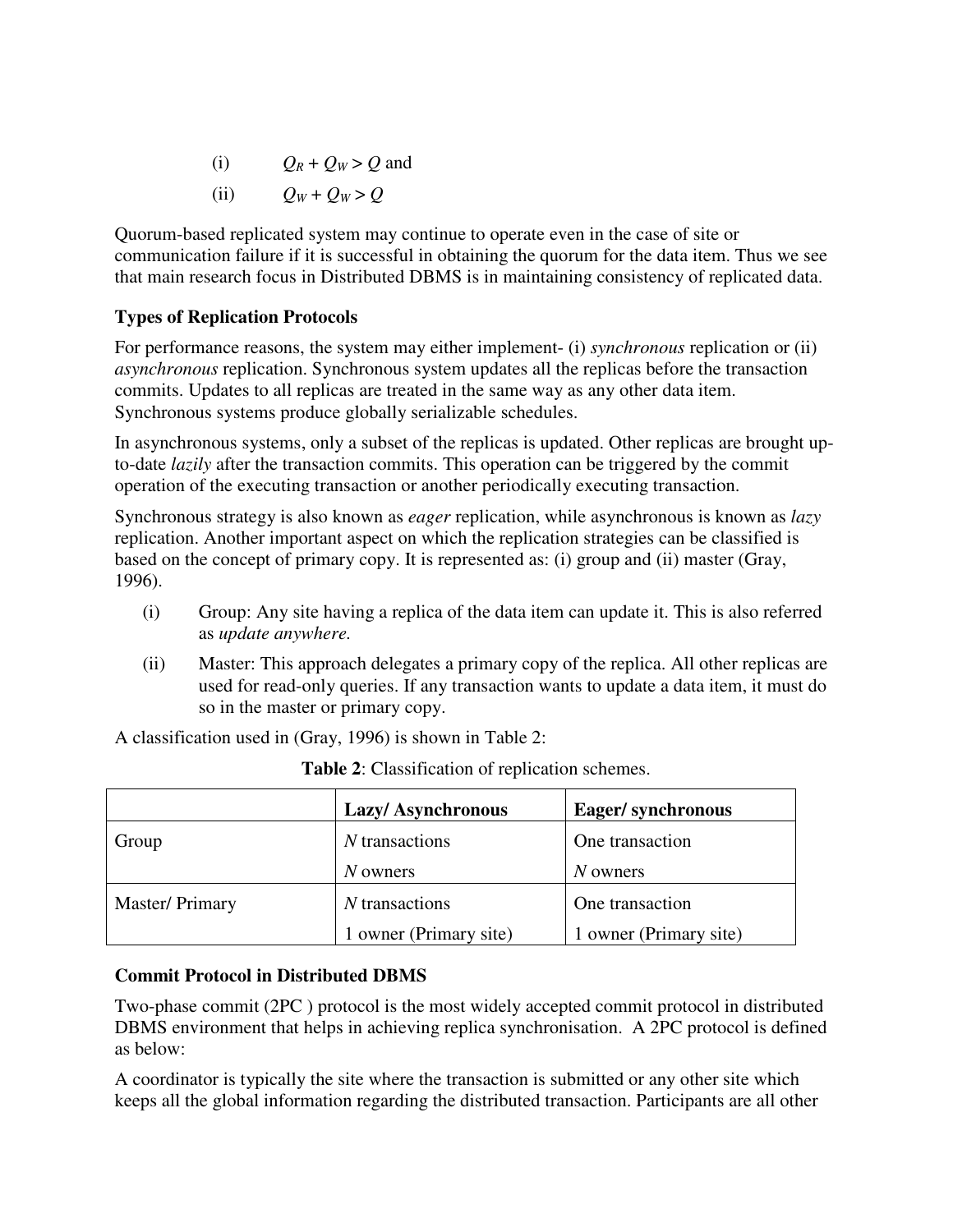sites where the subtransaction of the distributed transaction is executing. Following steps are followed in a 2PC:

The coordinator sends *vote request* to all the participating sites.

After receiving the request to vote the site responds by sending its vote, either *yes* or *no*. If the participant voted *yes*, it enters in *prepared* or *ready* state and waits for final decision from the coordinator. If the vote was *no*, the participant can abort its part of the transaction.

The coordinator collects all votes from the participants. If all votes including the coordinator's vote are *yes*, then the coordinator decides to *commit* and sends the message accordingly to all the sites. Even if, one of the votes is *no* the coordinator decides to abort the distributed transaction.

After receiving *commit* or *abort* decision from the coordinator, the participant commits or aborts accordingly from prepared state.

There are two phases (hence the name 2-phase commit) in the commit procedure: the voting phase (step  $(1)$  and step  $(2)$ ); and the decision phase (step  $(3)$  and step  $(4)$ ). The state diagram of 2PC is shown below:



State Diagram of coordinator State Diagram of participant

**Figure 3:** State diagram of coordinator and participants in 2-phase commit.

#### **Storage Area Network**

A Storage Area Network (SAN) is an interconnection network of storage devices, typically connected by high speed network (Gigabits/sec.). The storage resources may be connected to one or more servers, unlike the Direct Attached Storage (DAS) where each server has dedicated storage devices. One of the main reasons for continued interest in SAN is the flexibility of managing the distributed data. As amount of data being stored in scientific and business applications are increasing exponentially, the management and accessing of data is also getting complex. A SAN makes administering all the storage resources in such environment manageable and less complex by providing centralised data storage operations. This should not be confused with centralised storage, as is clear from the Figure 4 (A).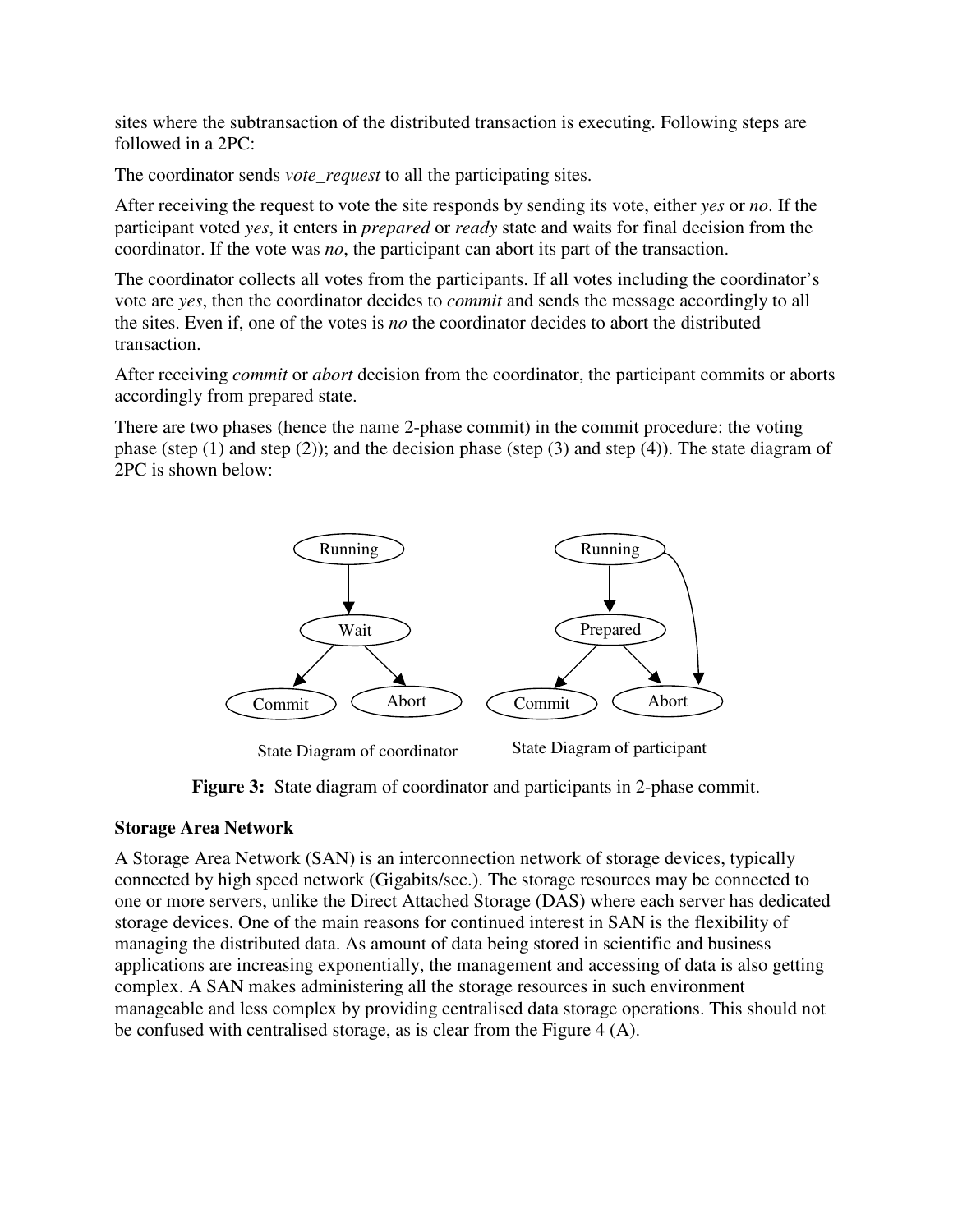

**Figure 4:** Schematic representation of SAN and normal distributed storage.

Figure 4 (B) shows a distributed data management architecture where administration control or servers are connected via a LAN. If a request is made at a server  $S_I$  to access data from data cluster  $D_2$ , then the request must be routed through the LAN to access the data. The transfer speed of LAN is typically much slower than that of the SAN. SANs are connected by highspeed fibre optics cable and Gigabits/sec speed can be achieved as opposed to typical LAN speed of Megabits/sec.

SAN increases the storage performance, reliability and scalability of high-end data centres. Additional storage capacity can also be added in SAN without the need to shut down the servers. A SAN consists of various hardware components such as hubs, switches, backup devices, interconnection network (typically fibre optics cables), RAIDS (Redundant Array of Independent Disks).

SAN provides high data availability features through data replication. Two main types of replication are discussed in the literature (http://www.dothill.com/tutorial/tutorial.swf):

**Storage replication**: This strategy focuses on bulk data transfers. It replicates the bulk data which is independent of the application. Thus more than one application may be running on a server while the replication is being carried out to multiple servers.

**Application specific replication**: Application specific replication is done by the application itself and it performed by the transaction. If multiple transactions are running on the same server then the application specific replication must be used for each application.

Replication can be done either on *storage-array level* or *host level*. In array level replication, data is copied from one disk array to another. Thus array level replication is mostly homogeneous. The arrays are linked by a dedicated channel. Host level replication is independent of the disk array used. Since arrays used in different hosts can be different, host level replication has to deal with heterogeneity. Host level replication uses the TCP/IP protocol for data transfer. The replication in SAN also can be divided in two main categories based on mode of replication: (i) synchronous and (ii) asynchronous, as discussed earlier.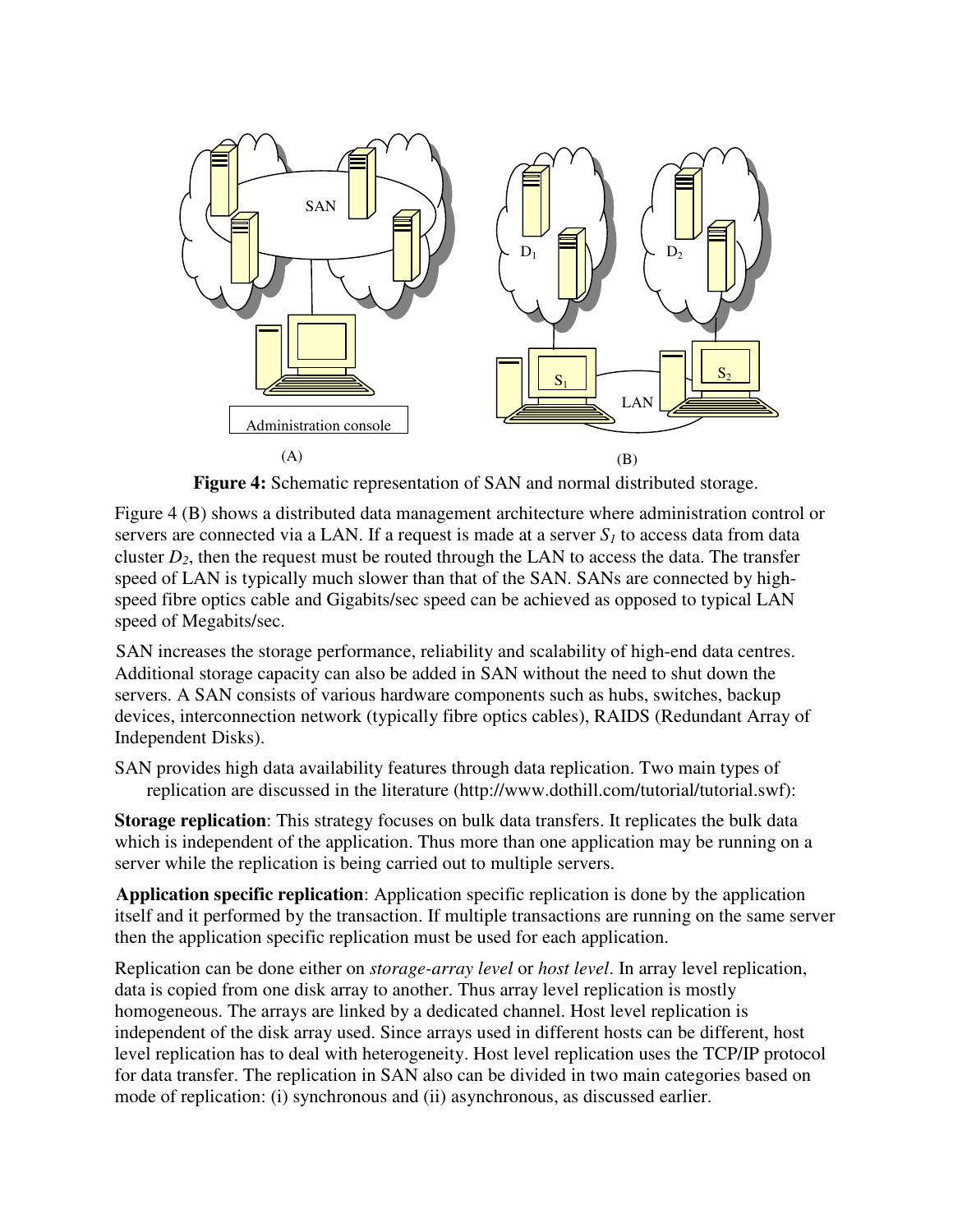# **Survey of Distributed Data Storage Systems and Replication Strategies Used**

|                                  | Type of system                                          | <b>Replication method</b>                                                                                                                                                                                                  |  |
|----------------------------------|---------------------------------------------------------|----------------------------------------------------------------------------------------------------------------------------------------------------------------------------------------------------------------------------|--|
| <b>Attributes</b>                |                                                         |                                                                                                                                                                                                                            |  |
| <b>Systems</b>                   |                                                         |                                                                                                                                                                                                                            |  |
| Arjuna (Parrington, 1995)        | Object-oriented                                         | Default: Primary copy.                                                                                                                                                                                                     |  |
|                                  | programming system                                      | But simultaneous update<br>also possible                                                                                                                                                                                   |  |
| Coda (Kistler, 1992)             | Distributed file system                                 | Variants of ROWA                                                                                                                                                                                                           |  |
| Deceit (Siegel, 1990)            | Distributed file system                                 | File replication with<br>concurrent read and writes.<br>Updates use a write-token.<br>Thus write update is<br>synchronous, as the site<br>having the token can update<br>the data. Also provides<br>multi-version control. |  |
| Harp (Liskov, 1991)              | Distributed File System                                 | Primary copy replication.<br>Uses 2-phase protocol for<br>update. Communicates with<br>backup servers before<br>replying to the request.                                                                                   |  |
| Mariposa (Sidell, 1996)          | <b>Distributed Database</b><br><b>Management System</b> | Asynchronous replication.<br>Updates are propagated<br>within a fixed time limit.<br>(Thus having stale data<br>among replicas)                                                                                            |  |
| Oracle<br>(http://www.nyoug.org/ | (Distributed) Database<br><b>Management System</b>      | Provides basic and<br>advanced replication.                                                                                                                                                                                |  |
| 200212baumgartel.pdf)            |                                                         | Basic: replicated copies are<br>read only.                                                                                                                                                                                 |  |
|                                  |                                                         | Advanced: Replica copies<br>are updateable. Various<br>conflict resolution options<br>can be specified such as<br>latest timestamp, site<br>priority etc.                                                                  |  |
|                                  |                                                         | Provides synchronous and<br>asynchronous replication                                                                                                                                                                       |  |
| Pegasus                          | Distributed Object Oriented                             | Supports global consistency                                                                                                                                                                                                |  |

**Table 3**: Survey of replication methods in different storage systems.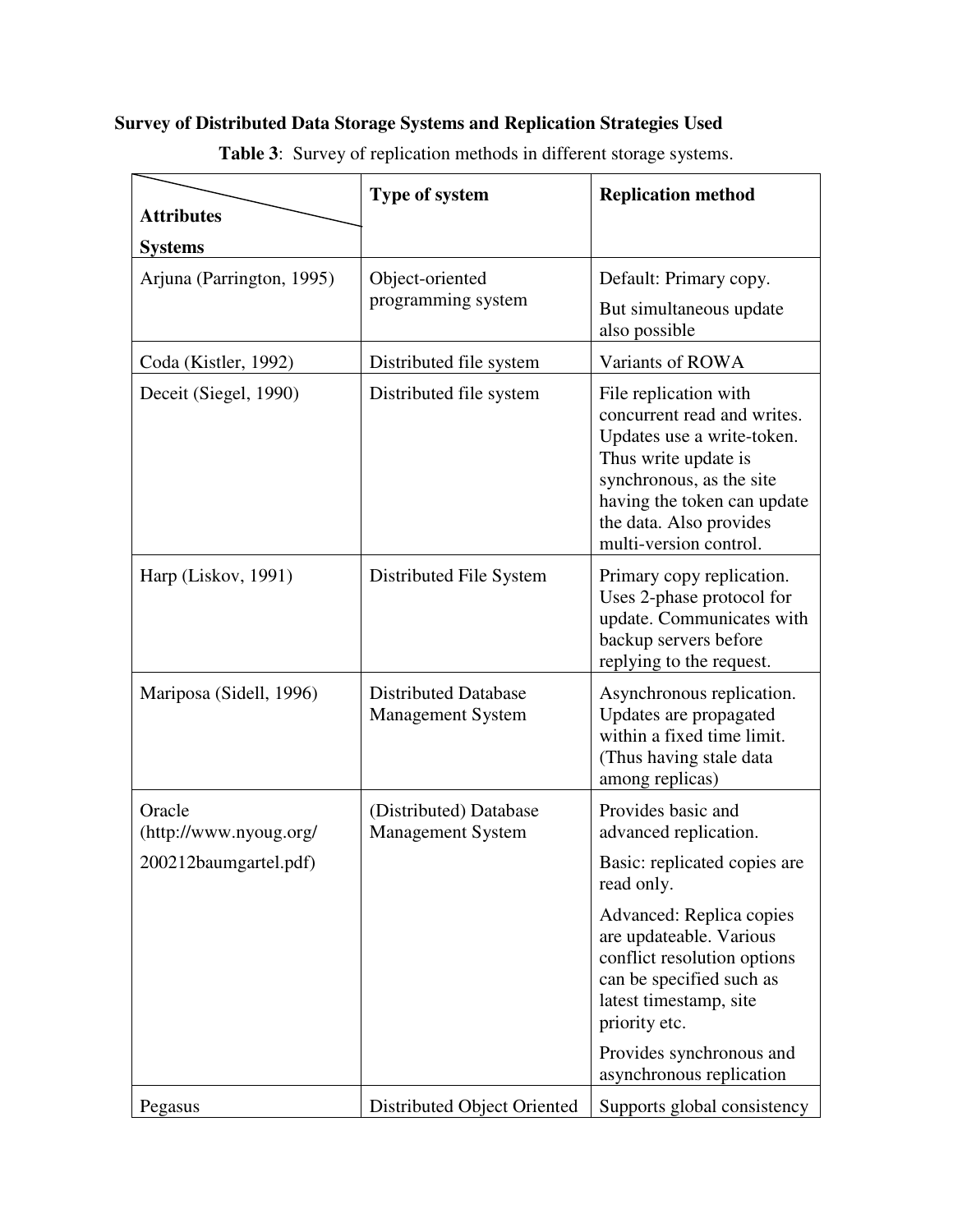| (http://www.bkent.net/<br>Doc/usobpeg.htm) | <b>DBMS</b> (supports)<br>heterogeneous data) | (synchronous)             |
|--------------------------------------------|-----------------------------------------------|---------------------------|
| Sybase<br>(http://www.faqs.org/faqs/       | Distributed DBMS<br>(supports heterogeneity)  | Asynchronous replications |
| databases/sybase-faq/part3/                |                                               |                           |

Brief explanation of systems in Table 3 is as follows. Arjuna (Parrington, 1995) supports both active and passive replication. Passive replication is like primary copy and all updates are redirected to the primary copy. The updates can be propagated after the transaction has committed. In active replication, mutual consistency is maintained and the replicated object can be accessed at any site.

Coda (Kistler, 1992) is a network/distributed file system. A group of servers can fulfill the client's read request. Updates are generally applied to all participating servers. Thus it uses a ROWA protocol. The motivation behind using this concept was to increase availability, so that if one server fails, other servers can takeover and the request can be satisfied without the client's knowledge.

Deceit (Siegel, 1990) distributed file system is implemented on top of the Isis (Birman, 1987) distributed system. It provides full Network File System (NFS) capability with concurrent read and writes. It uses write-tokens and stability notification to control file replicas (Siegel, 1990). Deceit provides variable file semantics which offers a range of consistency guarantees (from no consistency to semantics consistency). But, the main focus of Deceit is not on consistency, but to provide variable file semantics in a replicated NFS server (Triantafillou, 1997).

Harp (Liskov, 1991) uses a primary-copy replica protocol. Harp is a server protocol and there is no support for client caching (Triantafillou, 1997). In Harp, file systems are divided into groups and each group has its own primary and secondary. For each group, a primary, a set of secondary and a set of sites as witness are designated. If the primary site is unavailable, a primary is chosen from secondary sites. If enough sites are not available from primary and secondary sites, a witness is promoted to act as secondary site. The data from such witness are backed-up in tapes, so that if they are the only surviving sites, then the data can be retrieved. Read/ write operations follow typical ROWA protocol.

Mariposa (Sidell, 1996) was designed at the University of California (Berkley) in 1993-94. Basic design principle behind the design of Mariposa was scalability of distributed data servers (up to 10,000) and local autonomy of sites. Mariposa implements asynchronous replica control protocol, thus distributed data may be stale at certain sites. The updates are propagated to other replicas within a time limit. Thus it could be implemented in systems where applications can afford stale data within a specified time-window. Mariposa uses an economic approach in replica management, where a site buys a copy from another site and negotiates to pay for update streams )Sidell, 1996).

Oracle (http://www.nyoug.org/200212baumgartel.pdf) is a successful commercial company, which provides data management solutions. Oracle provides wide range of replication solutions. It supports basic and advanced replication. Basic replication supports read-only queries, while advanced replication supports update operations. Advanced replication supports synchronous and asynchronous replication for update request. It uses 2PC for synchronous replication. 2PC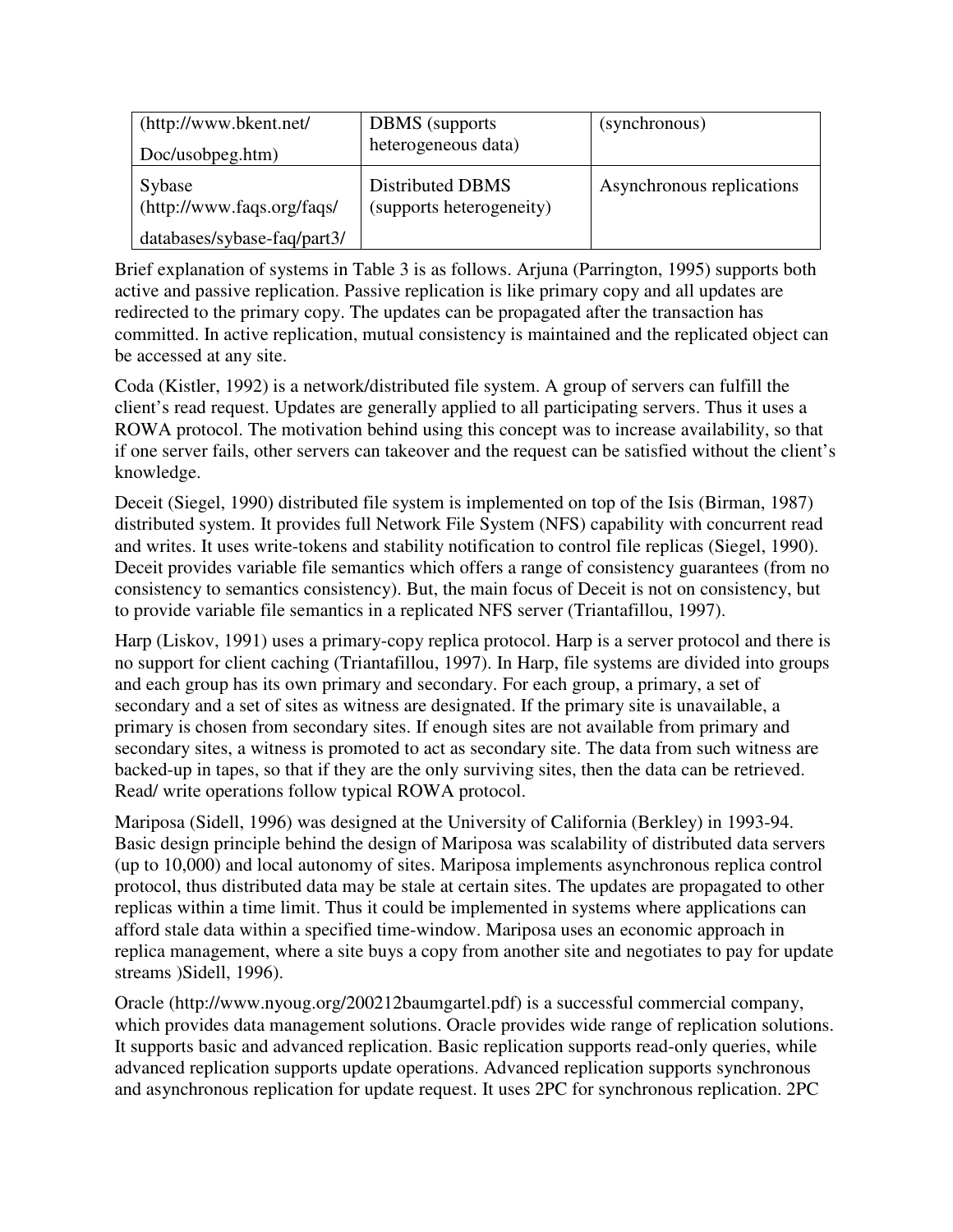ensures that all cohorts of the distributed transaction completes successfully (or roll back the completed part of the transaction.

Pegasus (http://www.bkent.net/Doc/usobpeg.htm) is an Object Oriented DBMS designed to support multiple heterogeneous data sources. It supports Object SQL. Pegasus maps heterogeneous object model to common Pegasus Object Model. Pegasus supports global consistency in replicated environment as well as also respects the integrity constraints. Thus Pegasus supports synchronous replication.

Sybase (http://www.faqs.org/faqs/databases/sybase-faq/part3/) implements a Sybase Replication Server to implement replication. Sybase supports replication of stored procedure calls. It implements replication at transaction-level and not at table-level (Helal, 1996). Only the rows affected by a transaction at the primary site are replicated to remote sites. Log Transfer Manager (LTM) passes the changed records to the local Replication Server. The local replication server then communicates the changes to the appropriate distributed Replication Servers. Changes can then be applied to the replicated rows. The Replication Server ensures that all transactions are executed in correct order to maintain the consistency of data. Sybase mainly implements asynchronous replication. To implement synchronous replication, the user should add their own code and a 2PC protocol (http://www.dbmsmag.com/9705d15.html).

# **PEER-TO-PEER SYSTEMS (P2P)**

P2P networks are a type of overlay network that uses the computing power and bandwidth of the participants in the network rather than concentrating it in a relatively few servers (Oram, 2001). The word peer-to-peer reflects the fact that all participants have equal capability and is treated equally, unlike client-server model where clients and servers have different capabilities. Some P2P networks use client-server model for certain functions (e.g. Napster (Oram, 2001) uses client-server model for searching). Those networks that uses P2P model for all the functions, e.g. Gnutella (Oram, 2001), are referred as pure P2P systems. A brief classification of P2P systems is shown below.

# **Types of Peer-to-Peer Systems**

Today P2P systems produce large share of Internet traffic. P2P system relies on computing power and bandwidths of participants rather than relying on central servers. Each host has a set of "neighbour".

P2P systems are classified into 2 categories:

- (a) Centralised P2P Systems: have central directory server, where the users submit requests e.g. Napster (Oram, 2001). Centralised P2P systems store a central directory, which keep information regarding files location at different peers. After the files are located the peers communicate among themselves. Clearly centralised systems have the problem of single point of failure and they scale poorly where number of client ranges in millions.
- (b) Decentralised P2P Systems: Decentralised P2P systems do not have any central server. Hosts form an ad hoc network among themselves on top of the existing Internet infrastructure, which is known as the Overlay Network. Based on two factors – (i) Network Topology and (ii) File Location, decentralised P2P systems are classified into following two catagories: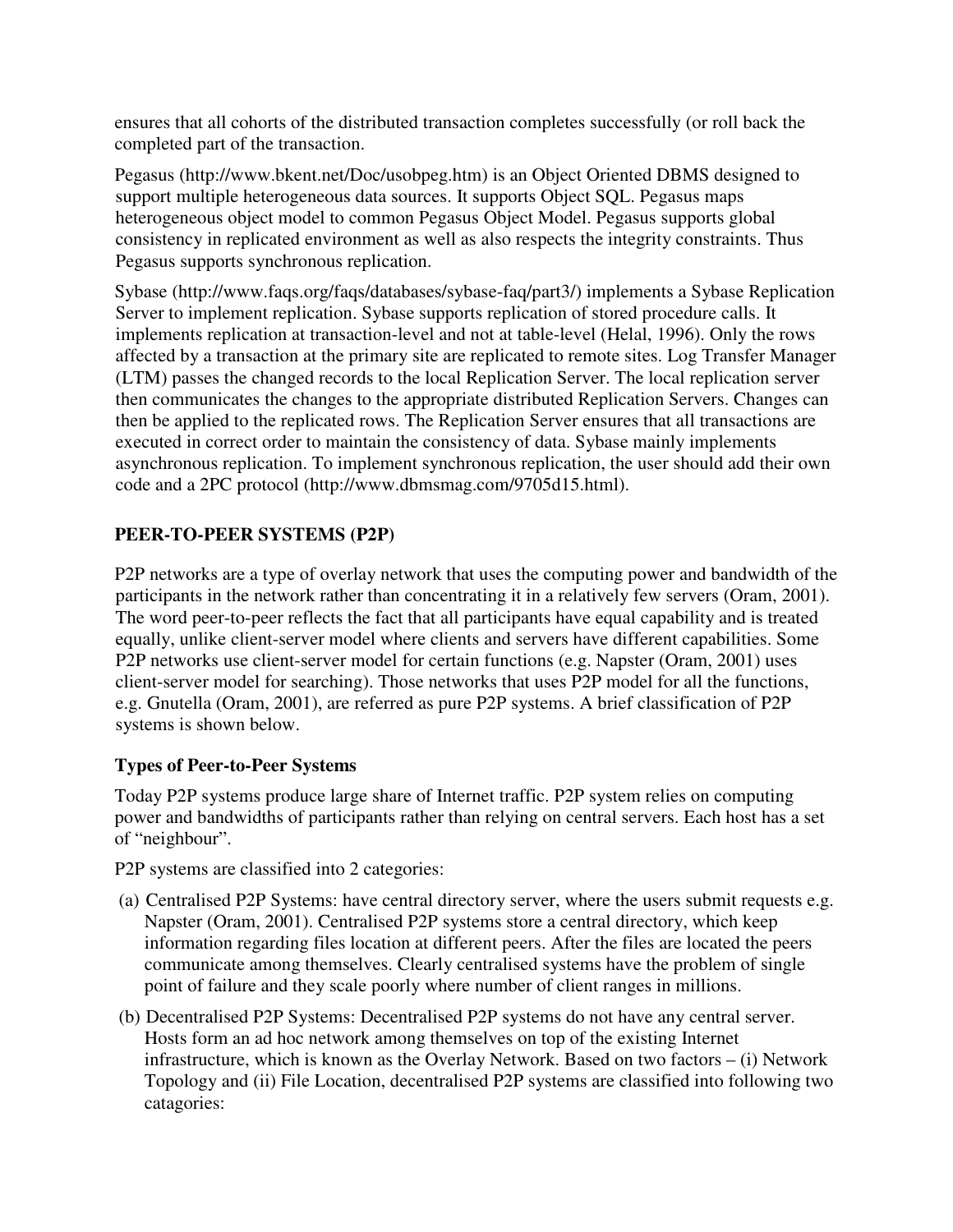- (i) Structured decentralised: Structures architecture refers that network topology is tightly controlled and the file locations are such that they are easier to find (i.e. not at random locations). Structured architecture can also be classified into two categories: (i) loosely structured and (ii) highly structured. Loosely structured systems place the file based on some hints, e.g. Freenet (Oram, 2001). In highly structured systems the file locations are precisely determined with help of techniques such as hash-tables.
- (ii) Unstructured: Unstructured systems do not have any control over the network topology or placement of the files over the network. Example of such systems includes Gnutella (Oram, 2001), KaZaA (Oram, 2001) etc. Since there is no structure, to locate a file, a node queries its neighbours. Flooding is the most common query method used in such unstructured environment. Gnutella uses flooding method to query.

In *unstructured* systems, since P2P network topology is unrelated to the location of data, the set of nodes receiving a particular query is unrelated to the content of the query. The most general P2P architecture is the decentralised-unstructured architecture.

Main research in P2P systems have focused in architectural issues, search techniques, legal issues etc. Very limited literature is available for unstructured P2P systems. Replication in unstructured P2P systems can improve the performance of the system as the desired data can be found near the requested node. Specially, in flooding algorithms, reducing the search even by one hop can drastically reduce number of messages in the system. Table 4 shows different P2P systems.

| <b>Type</b>                | <b>Example</b>               |
|----------------------------|------------------------------|
| Centralised                | Napster                      |
| Decentralised structured   | Freenet (loosely structured) |
|                            | DHT (highly structured)      |
|                            | FatTrack                     |
|                            | eDonkey                      |
| Decentralised unstructured | Gnutella                     |

**Table 4:** Examples of different types of P2P systems.

A challenging problem in unstructured P2P systems is that the network topology is independent of the data location. Thus, the nodes receiving queries can be completely unrelated to the content of the query. Consequently, the receiving nodes also do not have any idea of where to forward the request for fast locating the data. To minimise the number of hops before the data is found, data can be proactively replicated at more than one sites.

# **Replication Strategies in P2P Systems**

# **Based on size of files (Granularity)**

(i) *Full file replication*: "full" files are replicated at multiple peers based upon which node downloads the file. This strategy is used in Gnutella. This strategy is simple to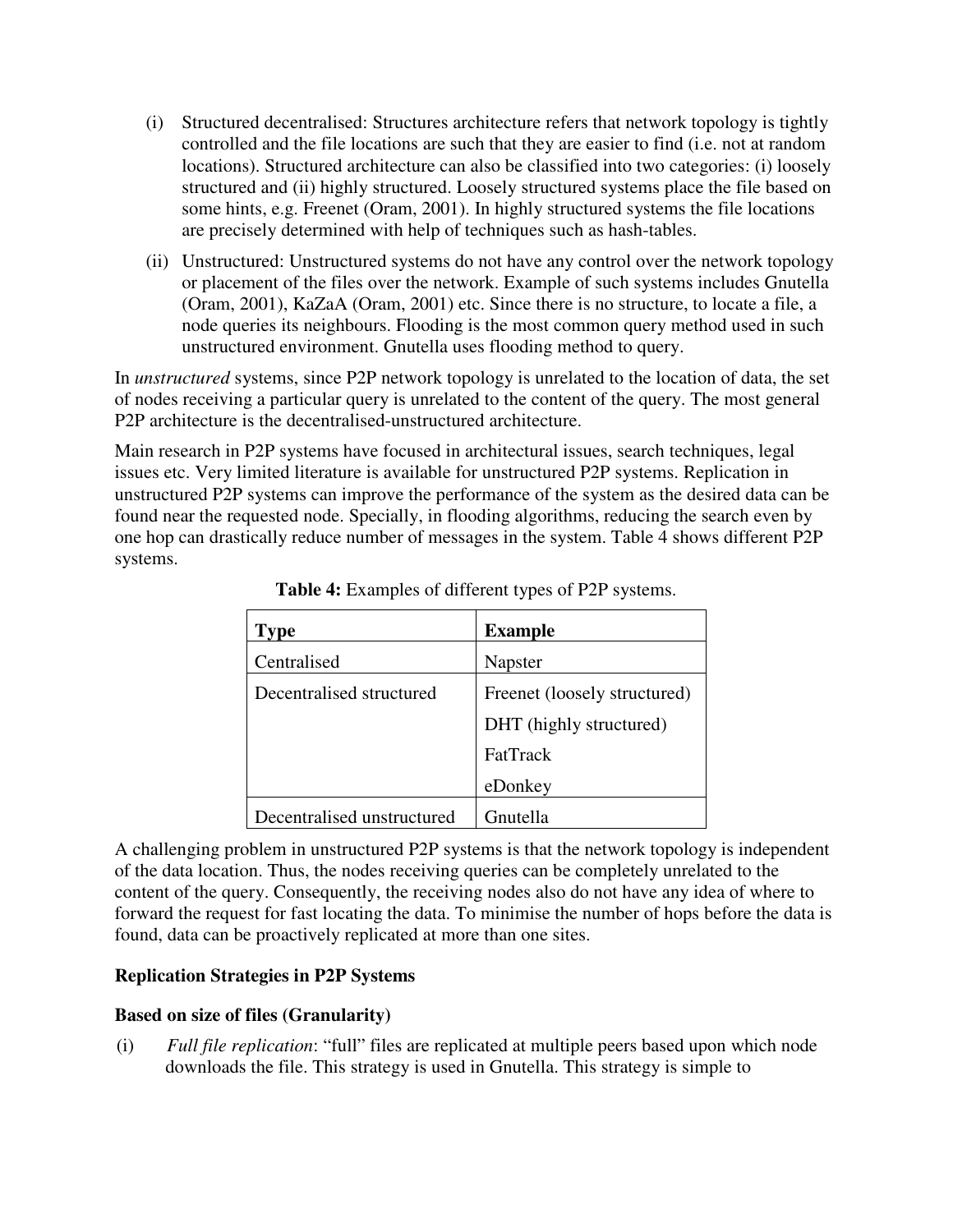implement. However, replicating larger files at one single file can be cumbersome in space and time (Bhagwan, 2002).

- (ii) *Block level replication*: divides each file into an ordered sequence of fixed size blocks. This is also advantageous if a single peer cannot store whole file. Block level replication is used by eDonkey. A limitation of block level replication is that during file downloading it is required that enough peers are available to assemble and reconstruct the whole file. Even if a single block is unavailable, the file cannot be reconstructed. To overcome this problem, Erasure Codes (EC), such as Reed-Solomon (Pless, 1998) is used.
- (iii) *Erasure Codes replication*: Provides the capability that the original files can be constructed from less number of available blocks. For example, *k* original blocks can be reconstructed from *l* (*l* is close to *k*) coded blocks taken from a set of *ek* (*e* is a small constant) coded blocks (Bhagwan, 2002). In Reed-Solomon codes, the source data is passed through a data encoder, which adds redundant bits (parity) to the pieces of data. After the pieces are retrieved later, they are sent through a decoder process. The decoder attempts to recover the original data even if some blocks are missing. Adding EC in block-level replication can improve the availability of the files because it can tolerate unavailability of certain blocks.

#### **Based on replica distribution**

Following definitions need to be defined:

Consider each file is replicated on  $r_i$  nodes.

Let, the total number of files (including replicas) in the network be denoted as *R* (Cohen, 2002).

$$
R = \sum_{i=1}^{m} r_i
$$
, where *m* is the number of individual files/ objects

(i) *Uniform*: The uniform replication strategy replicates everything equally. Thus from the above equation, replication distribution for uniform strategy can be defined as follows:

$$
r_i = R / m
$$

(ii) *Proportional*: The number of replicas is proportional to their popularity. Thus, if a data item is popular it has more chances of finding the data close to the site where query was submitted.

$$
r_i \propto q_i
$$

where,  $q_i$  = relative popularity of the file/ object (in terms of number of queries issued for  $i<sup>th</sup>$  file).

$$
\sum_{i=1}^m q_i = 1
$$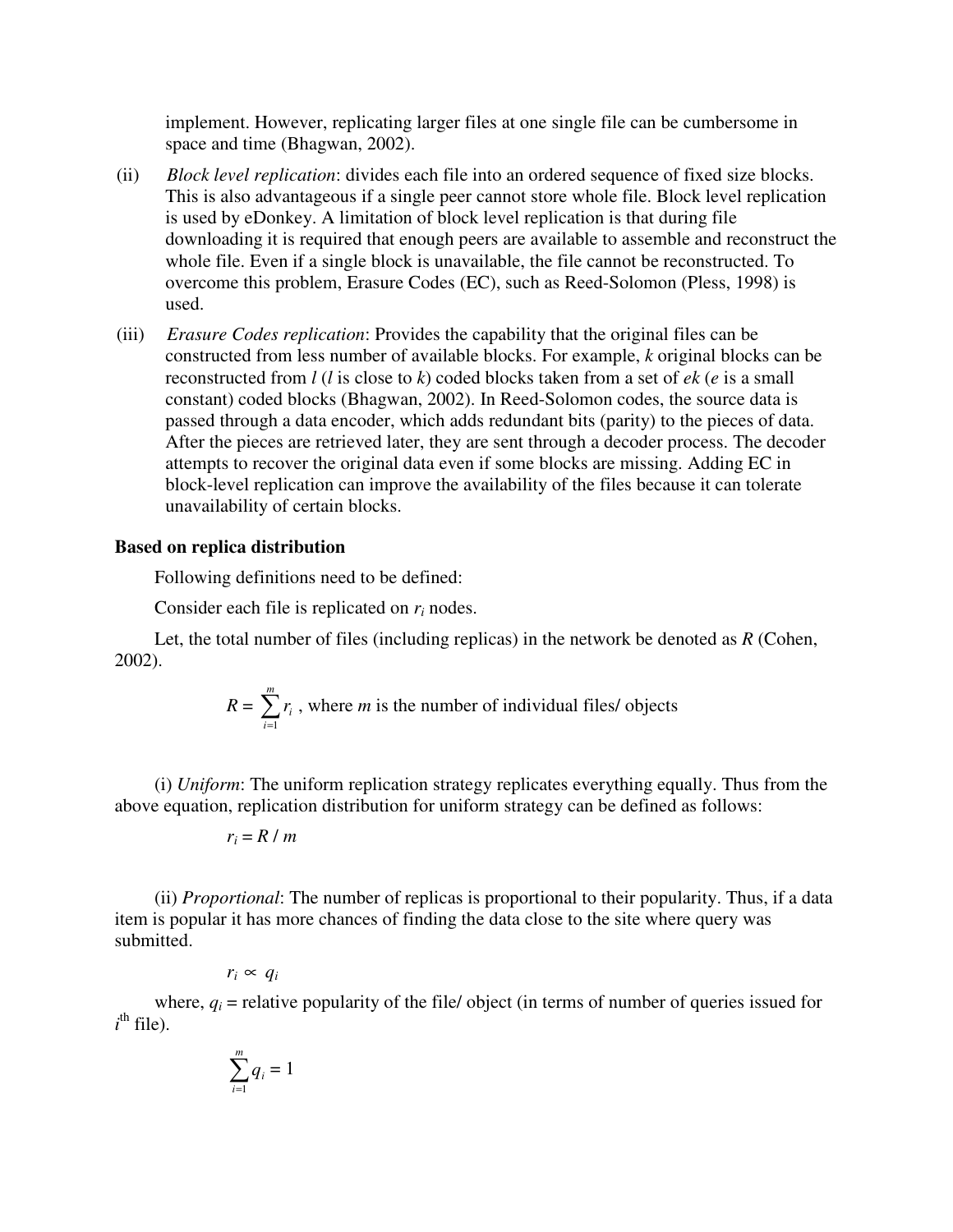If all objects were equally popular, then

 $q_i = 1/m$ 

But, results have shown that object popularity show a Zipf-like distribution in systems such Napster and Gnutella. Thus the query distribution is as follows:

 $q_i \propto 1/i^{\alpha}$ , where  $\alpha$  is close to unity.

(iii) *Square-root*: The number of replicas of a file *i* is proportional to the square-root of query distribution, *q<sup>i</sup>* .

$$
r_i \propto \sqrt{\mathbf{q}}_i
$$

The necessity of Square-root replication is clear from the following discussion.

Uniform and Proportional strategies have been shown to have same search space as follows:

*m*: number of files

*n*: number of sites

 $r_i$ : number of replicas for  $i^{\text{th}}$  file

 $R =$ Total number of files

The average search size for file  $i, A_i =$ *i r n*

Hence, the overall average search size,  $A = \sum_i q_i A_i$ 

Assuming average number of files per site,  $\mu =$ *n R*

Following the above equations, the average search size for uniform replication strategy is as follows,

Since, 
$$
r_i = R / m
$$
  
\n
$$
A = \sum q_i \frac{n}{r_i}
$$
 (replacing the value of  $A_i$ )  
\n
$$
A = \sum q_i \frac{n}{R}
$$
  
\n
$$
A = \frac{m}{\mu} (as, \sum_{i=1}^{m} q_i = 1)
$$
 (1)

The average search size for proportional replication strategy is as follows,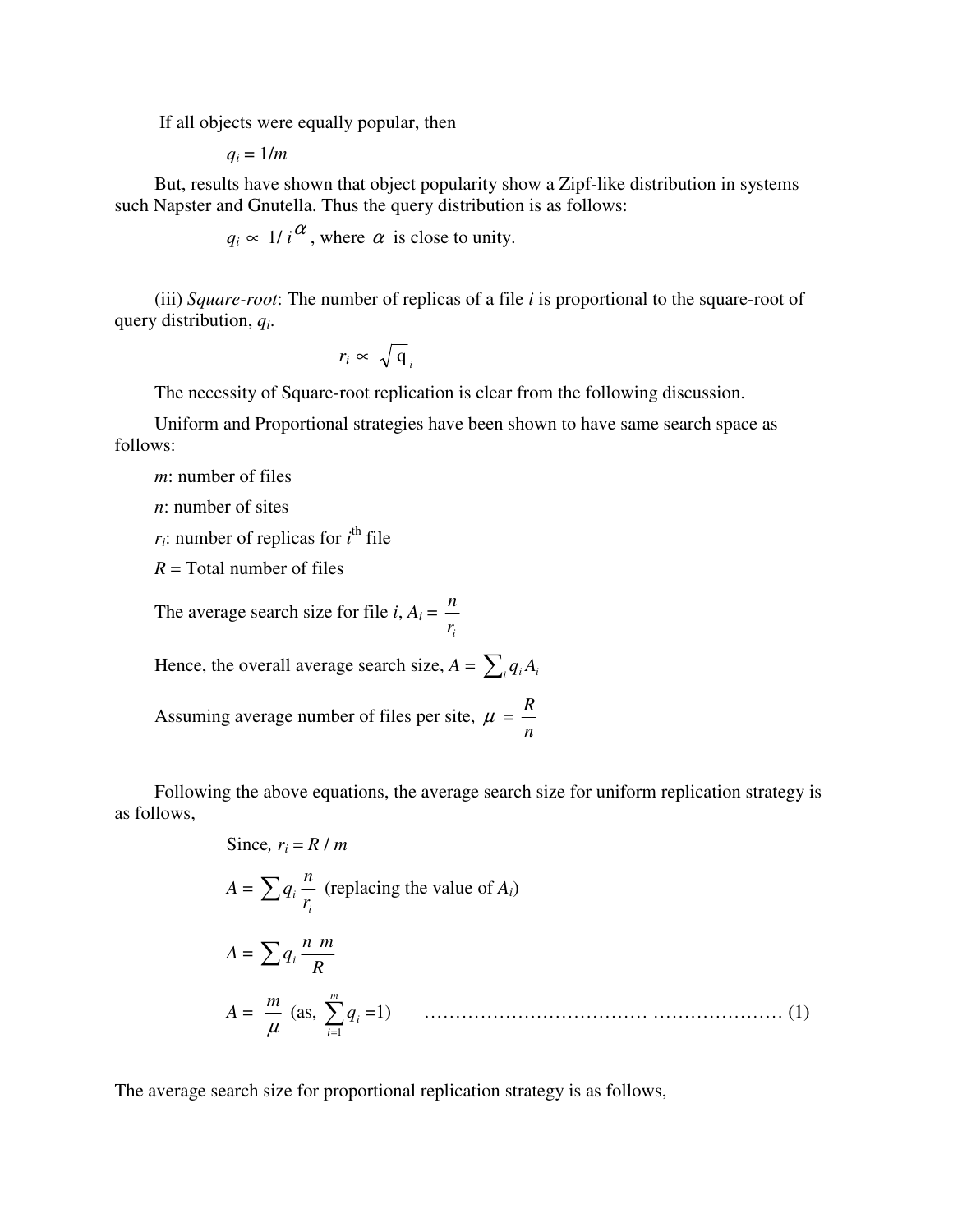Since, 
$$
r_i = R q_i
$$
 (as,  $r_i \propto q_i$ , and  $q_i = 1$ )  
\n
$$
A = \sum q_i \frac{n}{r_i}
$$
 (replacing the value of  $A_i$ )  
\n
$$
A = \sum q_i \frac{n}{Rq_i}
$$
  
\n
$$
A = \frac{m}{\mu} \text{ (as, } \sum_{i=1}^{m} q_i = 1, \frac{n}{R} = \frac{1}{\mu} \text{ and } \frac{1}{q_i} = m \text{ for proportional replication} \dots (2)
$$

It is clear from equation (1) and (2) that the average search size is same in uniform and proportional replication strategies.

It has also been shown in the literature (Cohen 2002) that the average search size is minimum under following condition:

$$
A_{optimal} = \frac{1}{\mu} \left( \sum \sqrt{q_i} \right)^2
$$

This is known as square-root replication.

#### **Based on replica creation strategy**

- (i) Owner replication: The object is replicated only at the requester node once the file is found. E.g. Gnutella (Oram 2001) uses owner replication.
- (ii) Path replication: The file is replicated at all the nodes along the path through which the request is satisfied. E.g. Freenet uses path replication.
- (iii) Random replication: Random replication algorithm creates the same number of replicas as of path replication. But, it distributes the replicas in a random order rather than following the topological order. It has been shown in (Lv 2002) that factor of improvement in path replication is close to 3 and in random replication the improvement factor is approximately 4.

The following tree summarizes the classification of replication schemes in P2P systems, as discussed above: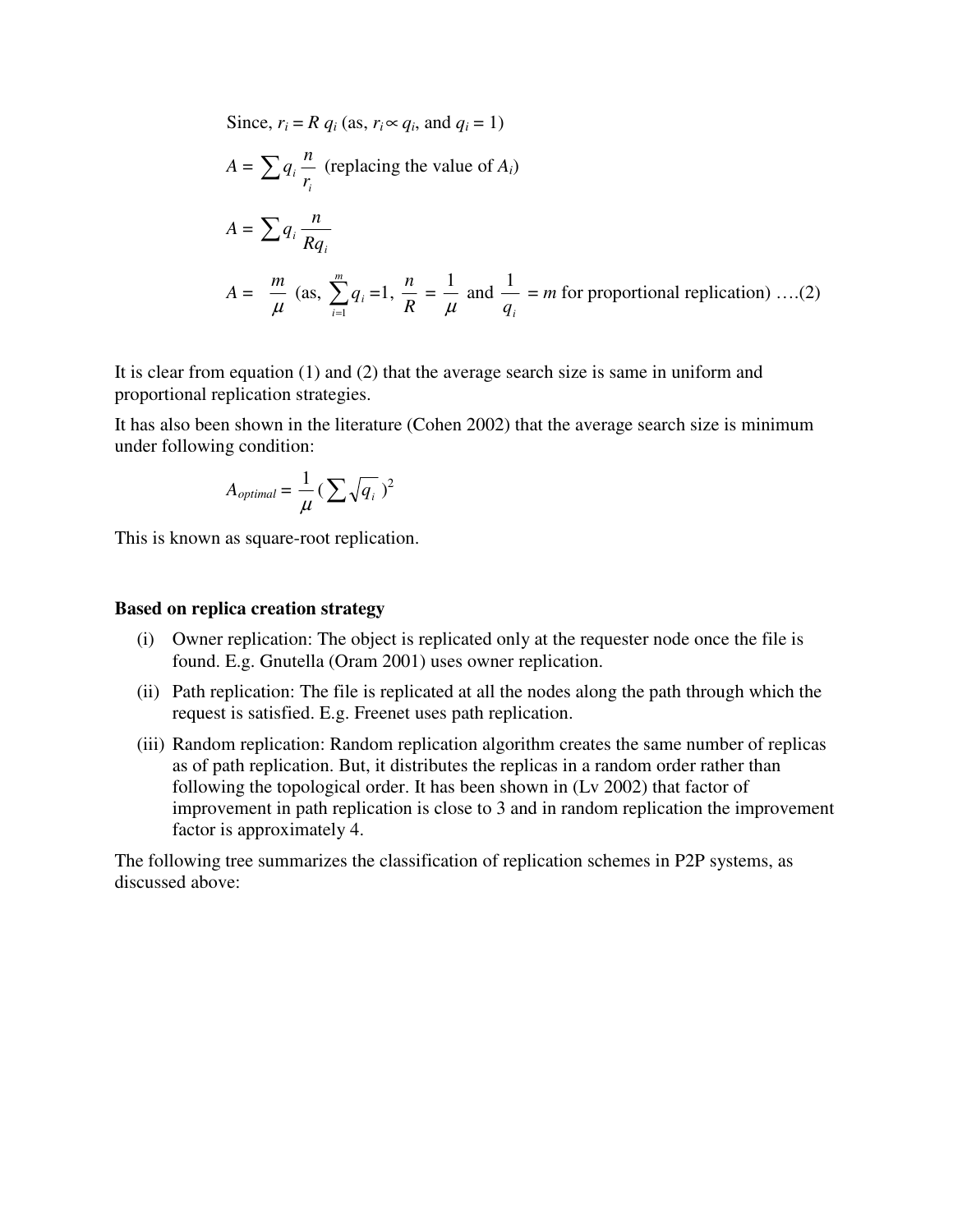

**Figure 5**: Classification of replication schemes in P2P systems.

# **DATA GRIDS / GRID COMPUTING**

The amount of data being gathered and stored by advanced applications in the data sources is increasing exponentially. "The Grid" is a heterogeneous collaboration of resources and thus will contain diverse range of data resources. Heterogeneity in a Data Grid can be due to data model, transaction model, storage systems or data types. Data Grids will provide seamless access to geographically distributed data sources storing terabytes to petabytes of data.

Major assumption in Data Grids is that the data is read-only. The main motivating application for most of the research has been the particle physics accelerator. LHC is expected to produce 15 petabytes of data each year. More than 150 organisations around the world will be participating in the physics experiment. The LHC model assumes a tired architecture to distribute the data to processing sites. All data is produced at the central CERN computer center at Tier-0. The data is then distributed to Regional Centers (e.g. Asia Pacific region, USA region, EU Region etc.) at Tier-1. Regional Centers further distribute the data to Tier-2 centers, which in turn distributes the data to processing institutes at Tier-3. The data is then finally distributed to the end users at Tier-4. The rate of data transfer from Tier-0 to Tier-1, Tier-1 to Tier-2 and Tier-2 to Tier-3 is  $\approx$  622 Mb/sec. Data transfer rate between Tier-3 and 4 ranges from 10-100 Mb/sec.

As the application domain of Grid computing, and consequently Data Grid, is expanding, the architectural requirements are also changing. Thus, Data Grid needs to address architectures different than read-only environment. Hence, this is the major criterion on which we classify the replication strategies in Data Grids.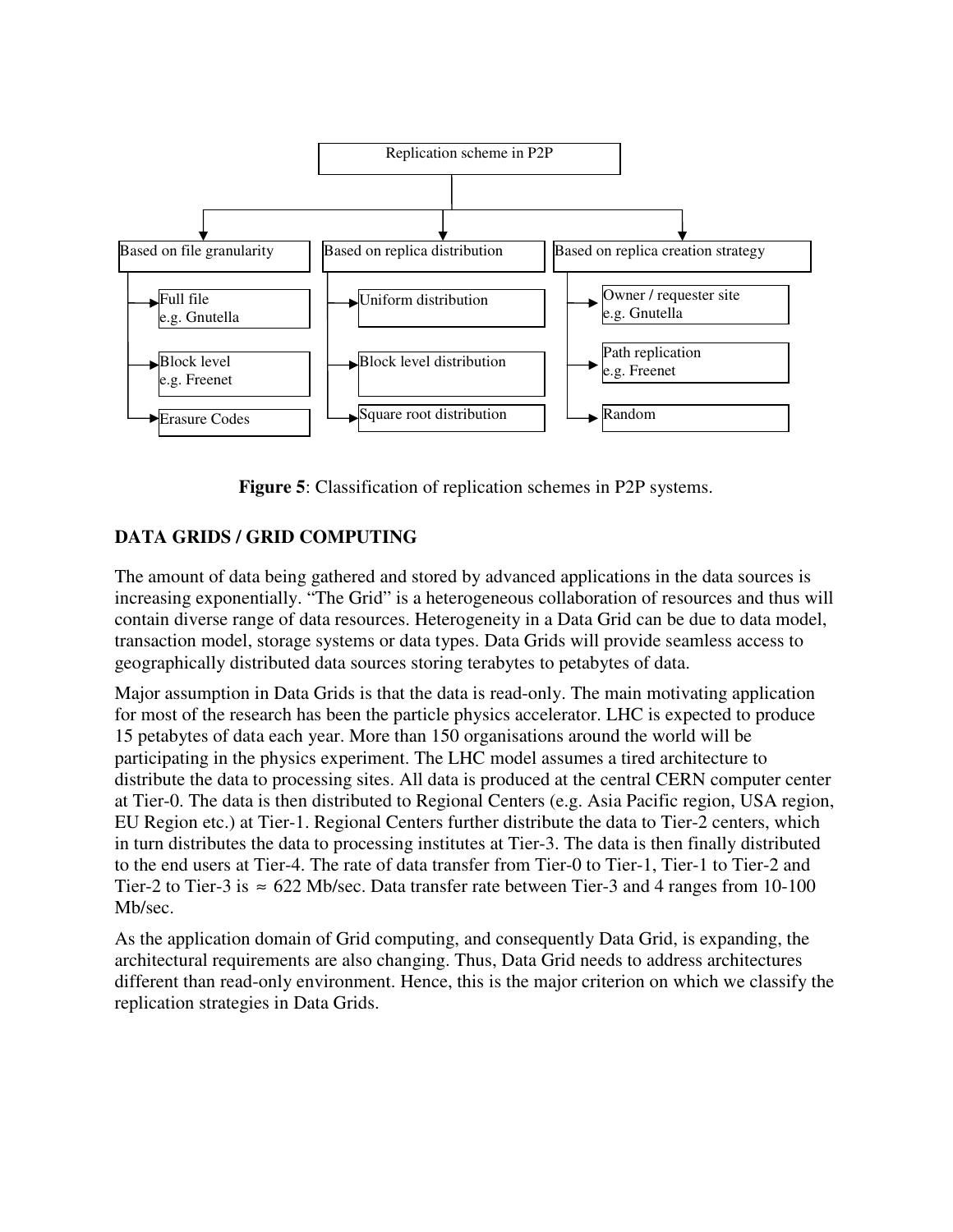

**Figure 6**: A tiered or hierarchical architecture of Data Grid for Particle Physics accelerator at CERN.

#### **Replication strategy for Read-only requests**

#### **Replica Selection based on Replica location/ User preference**

The replicas are selected based on users' preference and replica location. (Vazhkudai, 2001) proposes a strategy that uses Condor's ClassAds (Classified Advertisements) (Raman, 1998) to rank the sites suitability in storage context. The application requiring access to a file presents its requirement to the broker in form of ClassAds. The broker then does the *search*, *match* and *access* of the file that matches the requirements published in the ClassAds.

Dynamic replica creation strategies discussed in (Ranganathan, 2001) are as follows:

- (a) Best Client: Each node maintains the record of access history for each replica, i.e. which data item is being accessed by which site. If the access frequency of a replica exceeds a threshold, a replica is created at the requester site.
- (b) Cascading replication: This strategy can be used in the tired architecture discussed above. Instead of replicating the data at the 'best client', the replica is created at the next level on the path of the best client. This strategy evenly distributes the storage space as well as other lower level sites have close proximity to the replica.
- (c) Fast Spread: Fast spread replicates the file in each node along the path of the best client. This is similar to path replication in P2P systems.

Since the storage space is limited, there must be an efficient method to delete the files from the sites. The replacement strategy proposed in (Ranganathan, 2001) deletes the most unpopular files, once the storage space of the node is exhausted. The age of the file at the node is also considered to decide the unpopularity of file.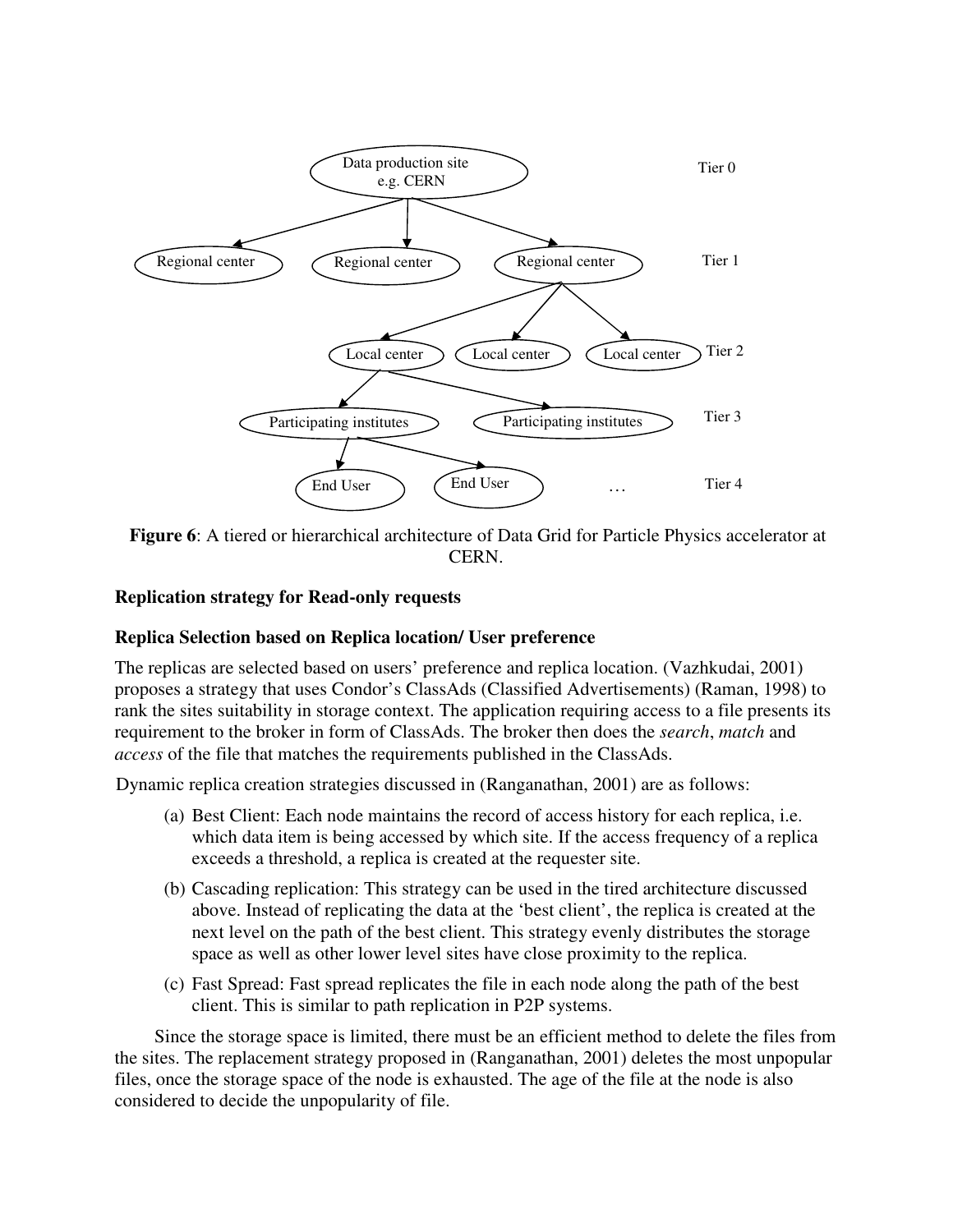#### **Economy-based replication policies**

The basic principle behind economy-based polices are to use the socio-economic concepts of emergent marketplace behaviour, where local optimisation leads to global optimisation. This could be thought as an auction, where each site tries to *buy* a data item to create the replica at its own node and can generate revenue in future by *selling* them to other interested nodes. Various economy-based protocols such as (Carman, 2002) (Bell, 2003) have been proposed, which dynamically replicates and deletes the files based on the future return on the investment. (Bell, 2003) uses a reverse auction protocol to determine where the replica should be created.

e.g. following rule is used in (Carman, 2002). A file request (FR) is considered to be an n-tuple of the form:

$$
FR_i = \langle t_i, o_i, g_i, n_i, r_i, s_i, p_i \rangle
$$

Where,

*ti*: timestamp at which the file was requested

 $o_i$ ,  $g_i$  and  $n_i$ : together represents the logical file being requested ( $o_i$  is the Virtual Organisation to which the file belongs,  $g_i$  is the group and  $n_i$  is the file identification number)

*ri* and *si*: represents the element requesting and supplying the file respectively.

 $p_i$ : represents the price paid for the file (price could be virtual money)

To maximise the profit the future value of the file is defined over the average life time of the file storage *Tav*.

$$
V(F, T_k) = \sum_{i=k+1}^{k+n} p_i \partial(F, F_i) \partial(s, s_i)
$$

Where, *V* represents the value of the file.  $p_i$  represents the price paid for the file. *s* is the local storage element and *F* represents the triple  $(o, g, n)$ . ∂ is a function that returns 1 if the arguments are equal and 0 if they differ. The investment cost is determined by the difference in cost between the price paid and the expected price if the file is sold immediately.

As the storage space of the site is limited, it must make a choice before replicating a file that whether it is worth to delete an existing file. Thus, the investment decision between purchasing a new file and keeping an old file depends on the change in profit between the two strategies.

# **Cost Estimation based**

Cost estimation model (Lamehamedi, 2003) is very similar to the economic model. The costestimation model is driven by the estimation of the data access gains and the maintenance cost of the replica. While the investment measured in Economic models (Carman, 2002) (Bell, 2003) are only based on data access, it is more elaborate in the cost estimation model. The cost calculations are based on network latency, bandwidth, replica size, runtime accumulated read/write statistics (Lamehamedi, 2003) etc.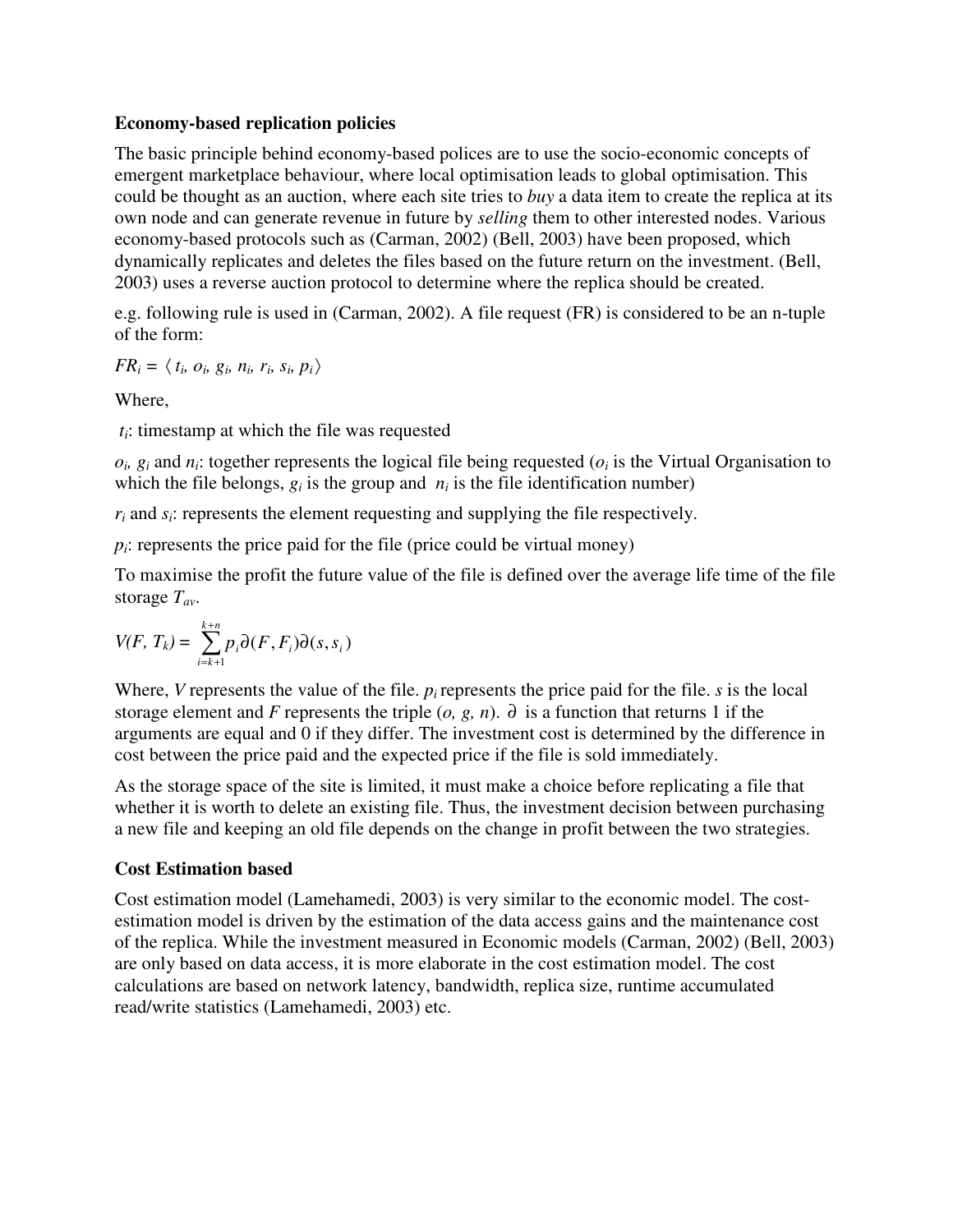# **Replication Strategy for Update request**

#### **Synchronous**

In synchronous model a replica is modified locally. The replica propagation protocol then synchronizes all other replicas. However, it is possible that other nodes may work on their local replicas. If such a conflict occurs, the job must be redone with the latest replica. This is very similar to the synchronous approach discussed in the distributed DBMS section.

#### **Asynchronous**

Various consistency levels are proposed for asynchronous replication. Asynchronous replication approaches are discussed as follows (Dullmann, 2001):

- (i) Possible inconsistent copy (Consistency level: -1): The content of the file is not consistent to two different users. E.g. one user is updating the file while the other is copying it, a typical case of "dirty read problem".
- (ii) Consistent file copy (Consistency level: 0): At this consistency level, the data within a given file corresponds to a snapshot of the original file at some point in time.
- (iii) Consistent transactional copy (Consistency level: 1): A replica can be used by clients without internal consistency problems. But, if the job needs to access more than one file, then the job may have inconsistent view.

The following figure shows the classification of replication scheme discussed above. The major classification criterion is the update characteristics of transaction.



**Figure 7**: Classification of replication scheme in Data Grids.

#### **Data Grid Replication Schemes**

Overview of Replication studies in Data Grids are as follows along with brief explanation of each strategy: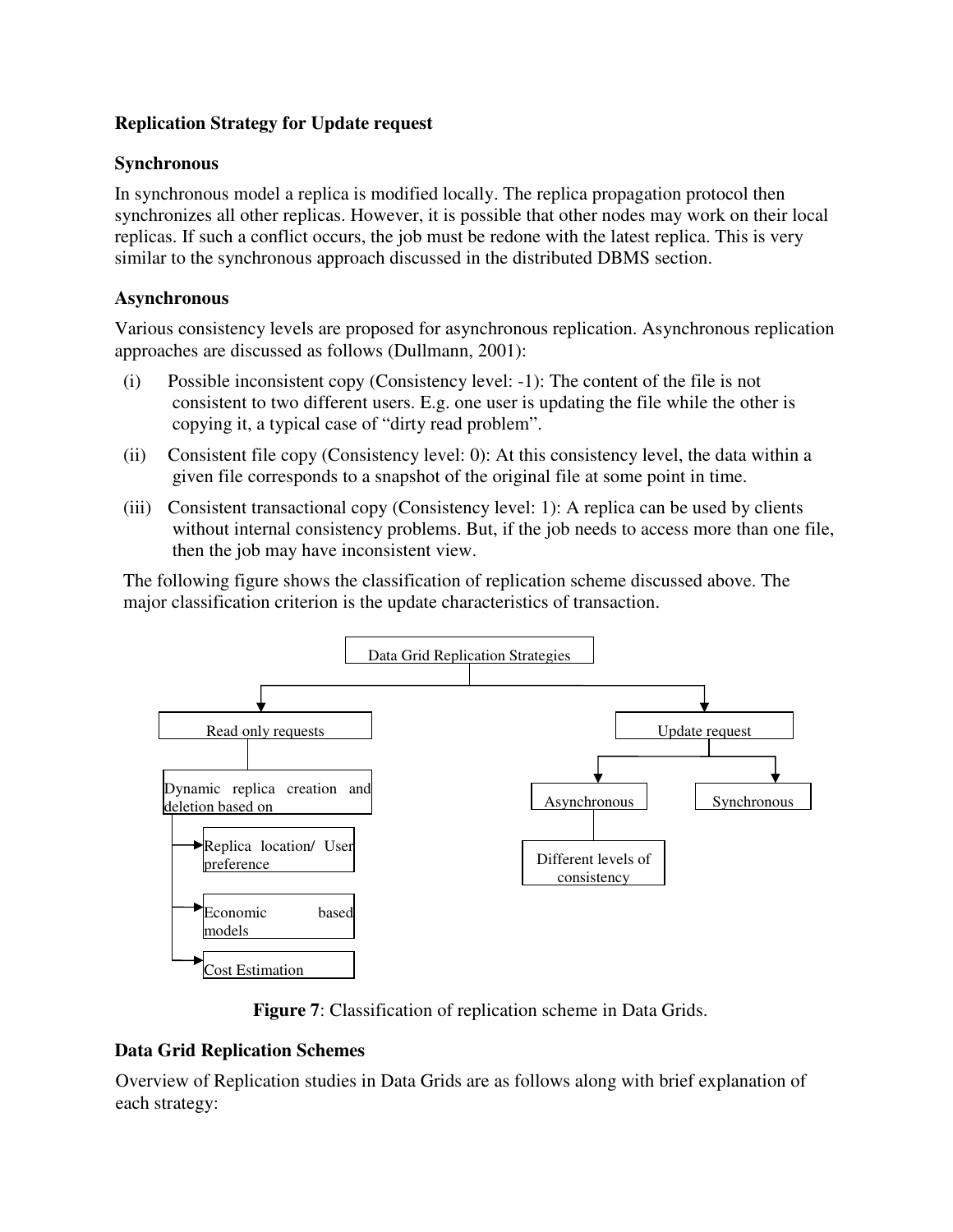Vazhkudai et. al. (2001) proposes a Replica selection scheme in Globus Data Grid. The method optimises the selection of replica in the dynamic Grid environment. A High level replica selection service is proposed. Information such as replica location and user preferences are considered to select the suitable replica from multiple replicas.

Lamehamedi et. al. (2003) proposes a method for dynamically creating replicas based on costestimation model. Replication decision is based on gains of creating a replica against creation and maintenance cost of the replica.

In economy-based replica protocols, Carman et. al. (2002) aims to achieve global optimisation through local optimisation with the help of emerging market place behaviour. The paper proposes a technique to maximise the profit and minimise the cost of data resource management. The value of the file is defined as the sum of the future payments that will be received by the site.

Another economy-based approach for file replication proposed by Bell et. al. (2003) dynamically creates and delete replica of files. The model is based on reverse Vickery auction where the cheapest bid from participating replica sites is accepted to replicate the file. It is similar to the work in (Carman, 2002) with the difference in predicting the cost and benefits.

Consistency issues have received limited attention in Data Grids. Dullmann et. al. (2001) proposes a Grid Consistency Service (GCS). GCS uses Data Grid services and supports replica update synchronisation and consistency maintenance. Different levels of consistency is proposed, starting from level -1 to level 3 in increasing order of strictness.

Lin et. al. (2005) proposes various policies for selecting a server for data transfer. Least Cost Policy chooses the server with minimum cost from the server list. Minimize Cost and Delay Policy considers delay in transferring the file in addition to the cost of transferring. A 'scoring function' is calculated from time and delay in replicating files. The file is replicated at the site with highest score. Minimize Cost and Delay with Service Migration policy considers the variation in service quality. If the site is incapable of maintaining the promised service quality, the request can be migrated to other sites.

# **WORLD WIDE WEB (WWW)**

WWW has become a ubiquitous media for content sharing and distribution. Applications using the Web spans from small business applications to large scientific calculations. Download delay is one of the major factors that affect the client base of the application. Hence, reducing latency is one of the major research focus in WWW. Caching and replication are two major techniques used in WWW to reduce request latencies. Caching is typically on the client side to reduce the access latency, whereas replication is implemented on the server side so that the request can access the data located in a server close to the request. Caching targets reducing download delays and replication improves end-to-end responsiveness. Every caching technique has an equivalent in replica systems, nut the vice versa is not true.

Large volumes of request at popular sites may be required to serve thousands of queries per second. Hence, web servers are replicated at different geographical locations to serve request for services in a timely manner. From the users' perspective, these replicated web servers act as a single powerful server. Initially servers were manually *mirrored* at different locations. But continuously increasing demand of hosts has motivated the research of dynamic replication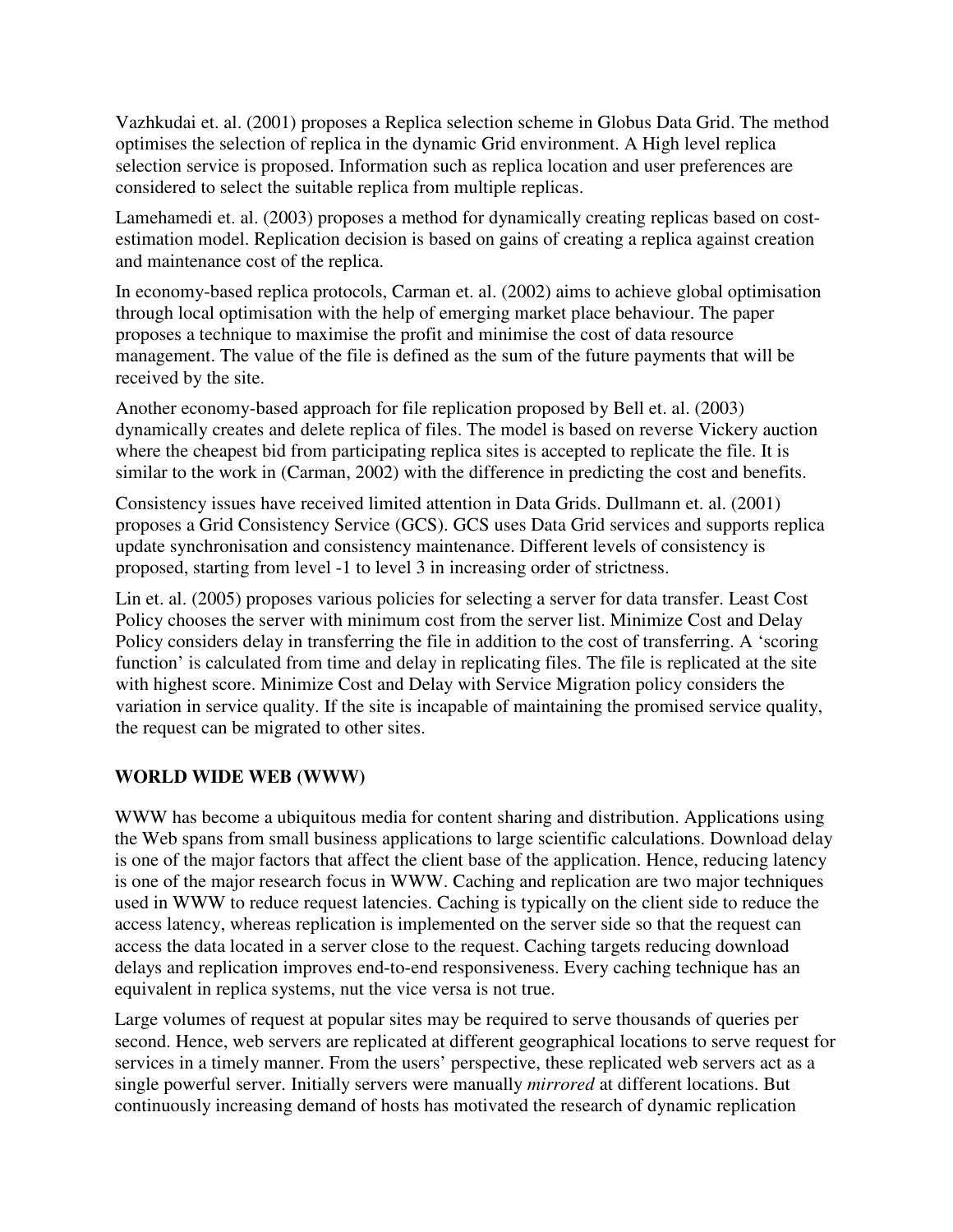strategy in WWW. Following major challenges can be easily identified in replicated systems in the Internet (Loukopoulos, 2002):

- (i) How to assign a request to a server based on a performance criterion
- (ii) Number of placement of the replica
- (iii) Consistency issues in presence of update requests

Here we would briefly like to mention about Akamai Technologies (http://www.akamai.com). Akamai technologies have more than 16000 servers located across the globe. When a user requests a page from the web server, it sends some text with additional information for getting pages from one of the Akamai servers. The users' browser then requests the page from Akamai's server, which delivers the page to the user.

Most of the replication strategy in Internet uses a Primary-copy approach (Baentsch, 1996, http://www.newcastle.research.ec.org/cabernet/workshops/plenary/3rd-plenary-papers/13 baentsch.html and Khan, 2004). Replication techniques in (Baentsch, 1996 and http://www.newcastle.research.ec.org/cabernet/workshops/plenary/3rd-plenary-papers/13 baentsch.html) uses a Primary Server (PS) and Replicated Servers (RS). In (http://www.newcastle.research.ec.org/cabernet/workshops/plenary/3rd-plenary-papers/13 baentsch.html) the main focus is on maintaining up-to-date copies of documents in the WWW. A PS enables the distribution of most often request documents by forwarding the updates to the RS as soon as the pages are modified. A RS can act as replica server for more than one PS. RS can also act a cache for non replicated data. RS also reduce the load on the web servers, as they can successfully answer requests.

Replica management in Internet is not as widely studied and understood as in other distributed environment. We believe that due to changed architectural challenges in the Internet, it needs special attention. Good replication placement and management algorithms can greatly reduce the access latency.

# **DISCUSSION AND ANALYSIS**

In this section we discuss different data storage technologies such as Distributed DBMS, P2P systems and Data Grids for different data management attributes.

*Data Control*: In distributed DBMS, the data is owned mostly by a single organisation, and hence can be maintained with central management policies. In P2P systems, control of the data is distributed across sites. Site where the data is stored is thought as owning the data and there is no obligation to follow a central policy for data control. Considering the most widely used Data Grid environment (LHC experiment), the data is produced at a central location but is hierarchically distributed to processing sites.

*Autonomy*: Distributed DBMSs are usually tightly coupled, mainly because they belong to single organisation. Hence the design choices depend on one another, and the complete system is tightly integrated and coupled. P2P systems are autonomous, as there is no dependency among any distributed sites. Each site is designed according to independent design choices and evolves without any interference of each other. In Data Grids, sites are autonomous of each other, but the typical characteristic is that they mostly operate in trusted environment.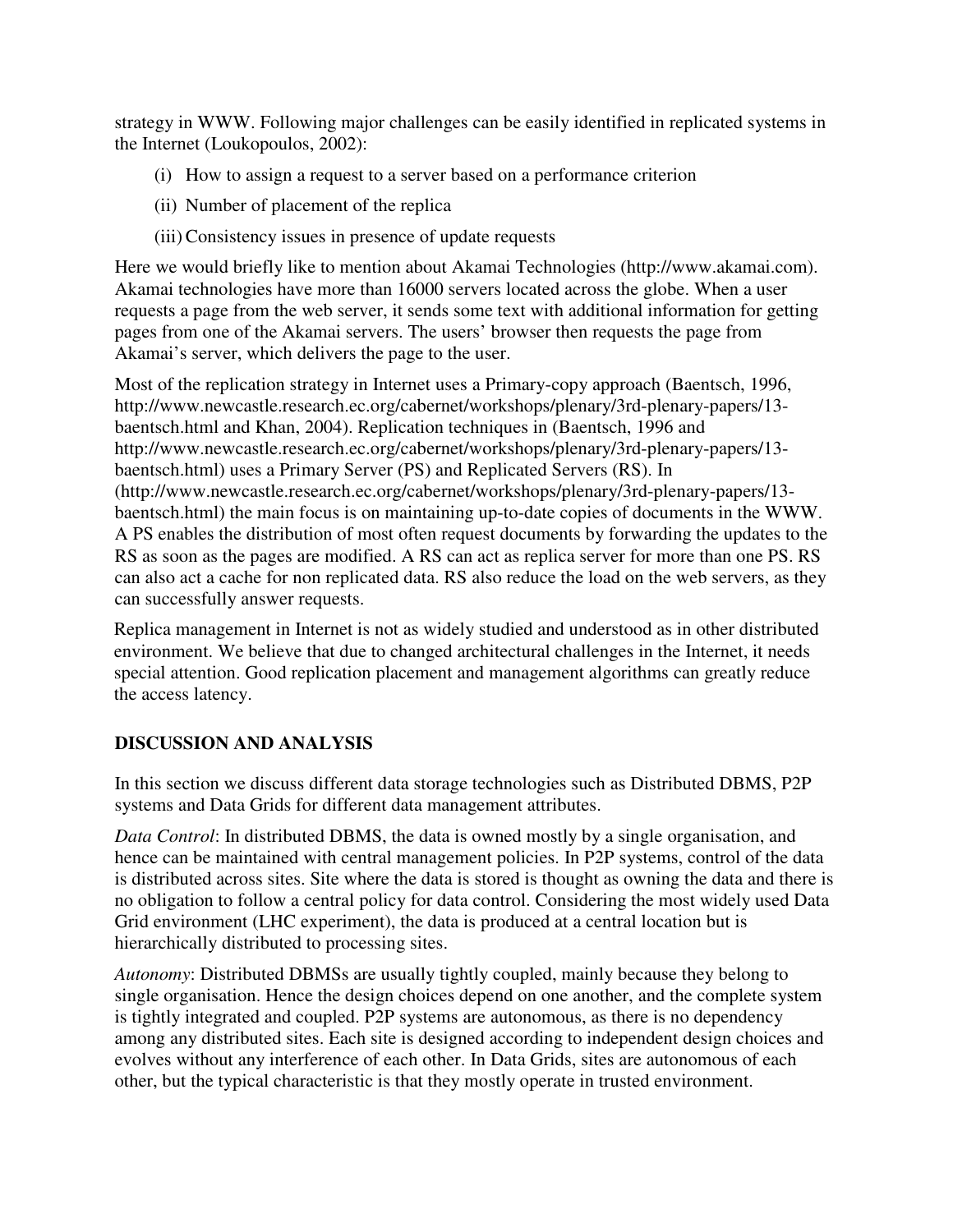| <b>Systems</b><br><b>Attributes</b>    | <b>Distributed DBMS</b>                                                                                             | <b>P2P Systems</b>                                                                                                  | <b>Data Grid</b>                                                                             | <b>WWW</b>                                                             |
|----------------------------------------|---------------------------------------------------------------------------------------------------------------------|---------------------------------------------------------------------------------------------------------------------|----------------------------------------------------------------------------------------------|------------------------------------------------------------------------|
| Data control                           | Mostly central                                                                                                      | Distributed                                                                                                         | Hierarchical                                                                                 | Mostly<br>central                                                      |
| Autonomy<br>among sites                | Tightly coupled                                                                                                     | Autonomous                                                                                                          | Autonomous,<br>but in trusted<br>environment                                                 | Tightly<br>coupled                                                     |
| Load<br>distribution                   | Central and easy                                                                                                    | Decentralised                                                                                                       | Hierarchical                                                                                 | Central                                                                |
| Update<br>performance                  | Well understood and<br>can be controlled                                                                            | Difficult to<br>monitor                                                                                             | Not well studied<br>yet (most<br>studies are in<br>read-only<br>environment)                 | Mostly read<br>content                                                 |
| Reliability                            | Can be considered<br>during designing and<br>has a direct relation<br>with performance (in<br>replication scenario) | Difficult to<br>account for<br>during system<br>design. (as a peer<br>can anytime<br>disconnect from<br>the system) | Intermediate                                                                                 | Central<br>management.<br>Hence can be<br>considered at<br>design time |
| Heterogeneity                          | Mostly homogeneous<br>environment                                                                                   | Heterogeneous<br>environment                                                                                        | Intermediate, as<br>the environment<br>is mostly trusted                                     | Mostly<br>homogeneous                                                  |
| Status of<br>replication<br>strategies | Read and update<br>scenarios are almost<br>equivalent                                                               | Mostly read<br>environment                                                                                          | Mostly read but<br>does need to<br>update<br>depending on<br>the application<br>requirement. | Mostly read<br>environment.<br>Lazy<br>replication                     |

**Table 5**: Comparison of different storage and content management systems.

*Load Distribution*: Load distribution directly depends on the data control attribute. If the data is centrally managed it is easy to manage the load distribution among distributed servers, as compared to distributed management. It is easy to manage the distributed data in DBMS environment as compared to P2P systems, because central policies can be implemented in DBMSs for data management, while it is virtually impossible to implement a central management policy in P2P systems.

*Update Performance*: Update performance in databases is easy to monitor and analyse during the database design (again, due to the fact that it is centrally designed). Databases, in general, have well defined data access interface and access pattern. Due to decentralised management and asynchronous behaviour of P2P systems, it may be difficult to monitor update performance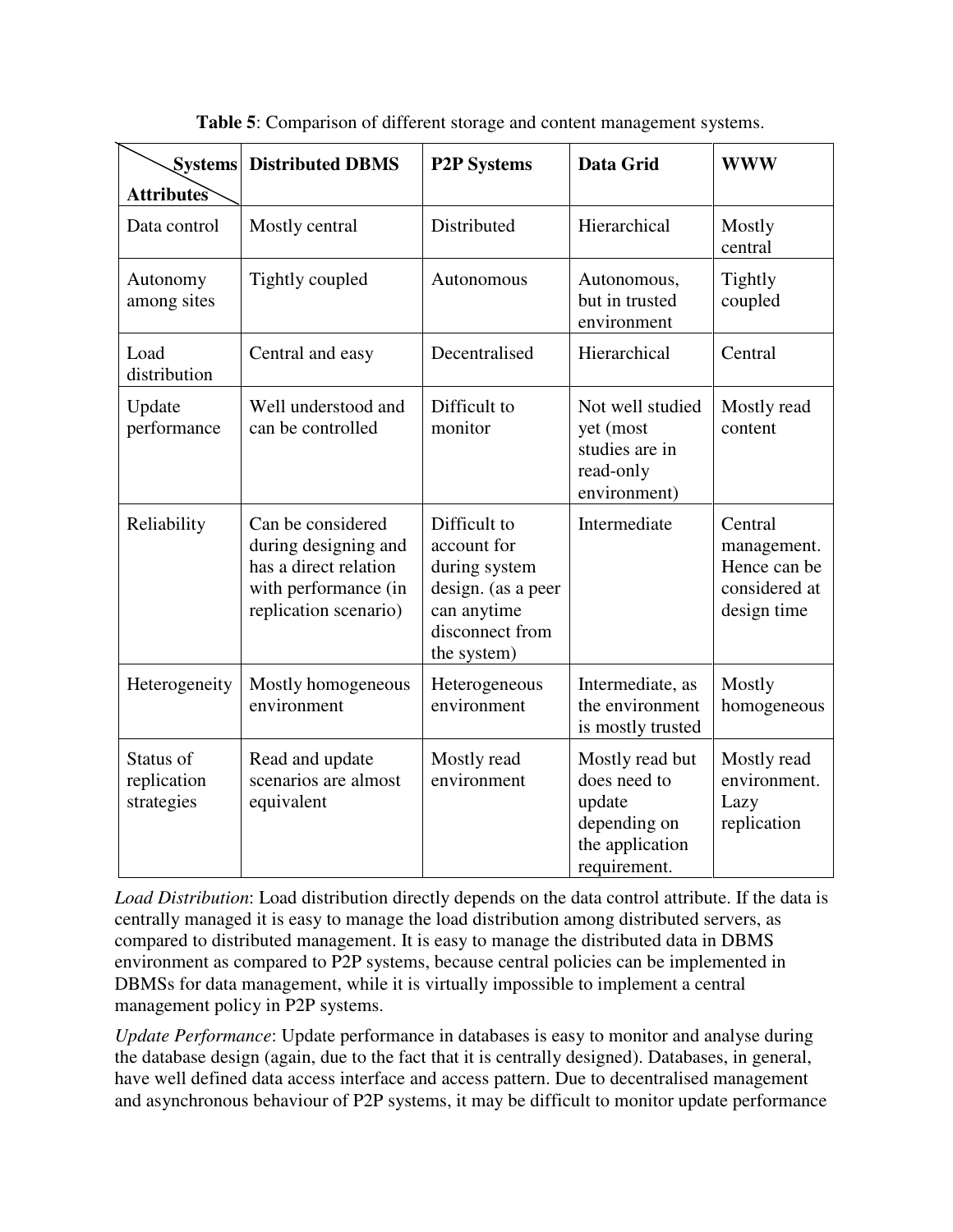in such systems. In Data Grids, applications are mainly driven by read-only queries, and hence update performance is not well studied and understood. But, with advancement in technology, applications will need to update stored data in Data Grids as well. Hence, there is a need to study update performance in greater detail.

*Reliability*: As distributed DBMS work under a central policy, the downtime of a particular site can be scheduled and load of that site can be delegated to other sites. Thus DBMS systems can be designed for a guaranteed Quality of Service (QoS). P2P systems' architecture is dynamic. Sites participating in P2P systems can join and leave the network according to their convenience and hence cannot be scheduled. In Grids, though the architecture is dynamic, research has focussed on providing a QoS guarantee and some degree of commitment towards the common good.

*Heterogenity*: Distributed DBMSs typically work in homogeneous environment, as it is built bottom-up by the designer. P2P systems can be highly heterogenous in nature, since sites are autonomous and are managed independently. As shown in Figure 6, Data Grids have hierarchical architecture and individual organisations and institutes may choose for homogeneous environment, but different participants may opt for heterogenous component or policies.

*Replication strategies*: Database designers pay attention for update requests as well as performance of read-only queries. At the same time applications also demand update transactions and read-only queries almost equally. P2P systems are designed for applications requiring only file sharing. Thus, P2P systems mostly focus on read-only queries. Data Grids, so far, have mainly focussed on read-only queries, but the importance of write queries is also being realised and is attracting research interest.

As we are discussing data management systems, we would briefly want to mention the preservation work done by Stanford Peers Group (http://www-db.stanford.edu/peers/) for the sake of completeness. Data preservation mainly focuses on archiving the data for long term, e.g. in digital libraries. Data replication in such an environment can improve the reliability of the data. Such systems should be able to sustain long term failures. Replication can help in preserving online journal archive, white papers, manuals etc. against single system failure, natural disaster, theft etc. Data trading is one such technique proposed in (Cooper, 2002) to increase the reliability of preservation systems in P2P environment.

The purpose of this paper is to gather and present the replication strategies present in different architectural domains. This paper will help researchers working in different distributed data domains to identify and analyse replication theories present in other distributed environments and borrow some of the existing theories, which best suits them. Replication theories have been studied and developed for many years in different domains, but there have been lack of a comparative study. In this paper we had presented the state-of-the-art and research direction of replication strategies in different distributed architectural domains, which can be used by researchers working in different architectural areas.

# **SUMMARY AND CONCLUSION**

We presented different replication strategies in distributed storage and content management systems. With changing architectural requirements, replication protocols have also changed and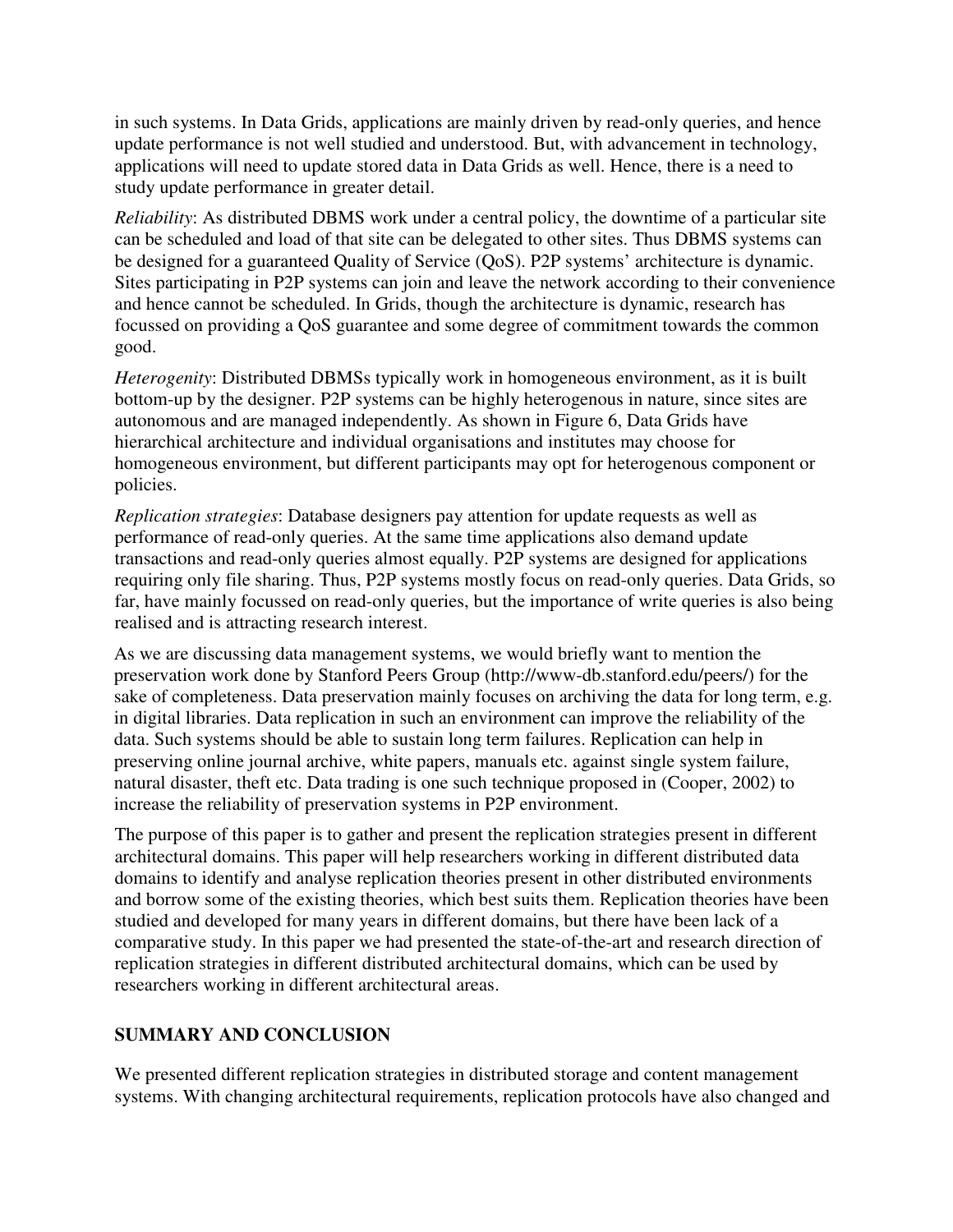evolved. A replication strategy suitable for a certain application or architecture may not be suitable for other. The most important difference in replication protocols is due to consistency requirements. If an application requires strict consistency and has lots of update transactions, replication may reduce the performance due to synchronisation requirements. But, if the application requires read-only queries, the replication protocol need not worry for synchronisation and performance can be increased. We would like to conclude by mentioning that though there are continuously evolving architectures, replication is now a widely studied area and new architectures can use the lessons learned by researchers in other architectural domains.

#### **REFERENCES**

Baentsch M., Molter G. and Sturm P. (1996). Introducing Application-level Replication and Naming into today's Web, *International Journal of Computer Networks and ISDN Systems*, *28*(7), 921-930.

Bell W. H., Cameron D. G., Carvajal-Schiaffino R., Millar A. P., Stockinger K., Zini F. (2003). Evaluation of an Economy-Based File Replication Strategy for a Data Grid, *Proccedings of 3rd IEEE International Symposium on Cluster Computing and the Grid (CCGrid)*, Tokyo Japan, May 2003, IEEE Computer Society Press.

Bernstein P. A., Hadzilacos V. and Goodman N. (1987). *Concurrency Control and Recovery in Database Systems*, Massachusetts, Addision-Wesley Publishers.

Bhagwan R., Moore D., Savage S., and Voelker G. M. (2002). Replication Strategies for Highly Available Peer-to-Peer Storage, *Proceedings of International Workshop on Future Directions in Distributed Computing*, Italy, June 2002.

Birman K. P. and Joseph T. A. (1987). Reliable communication in the presence of failures, *ACM Transactions on Computer Systems*, *5*(1), 47-76.

Carman M., Zini F., Serafini L. and Stockinger K. (2002). Towards an Economy-Based Optimisation of File Access and Replication on a Data Grid. *Proceedings of the 1st IEEE/ACM International Conference on Cluster Computing and the Grid (CCGrid)*, (pp: 340-345), Berlin, Germany, May 2002, IEEE Computer Society Press.

Cohen E., Shenker S. (2002). Replication Strategies in Unstructured Peer-to-Peer Networks, *Proceeding of Special Interest Group on Data Communications (SIGCOMM),* (pp: 177-190), Pittsburg, USA, August 2002.

Cooper B. and Garcia-Molina H. (2002). Peer-to-peer data trading to preserve information, ACM Transactions on Information Systems (TOIS), *20*(2), April 2002, 133-170.

Domenici A., Donno F., Pucciani G., Stockinger H., Stokinger K. (2004). Replica Consistency in a Data Grid, *Nuclear Instruments and Methods in Physics Research; Section A: Accelerators, Spectrometers, Detectors and Associated Equipment*, *534*(1-2), November 2004, 24-28, Elsevier publisher.

Dullmann D., Hosckek W., Jaen-Martinez J., Segal B., Samar A., Stockinger H. and Stockinger K.(2001). Models for Replica Synchronisation and Consistency in a Data Grid, *Proceeding of 10th IEEE International Symposium on High Performance and Distributed Computing (HPDC)*,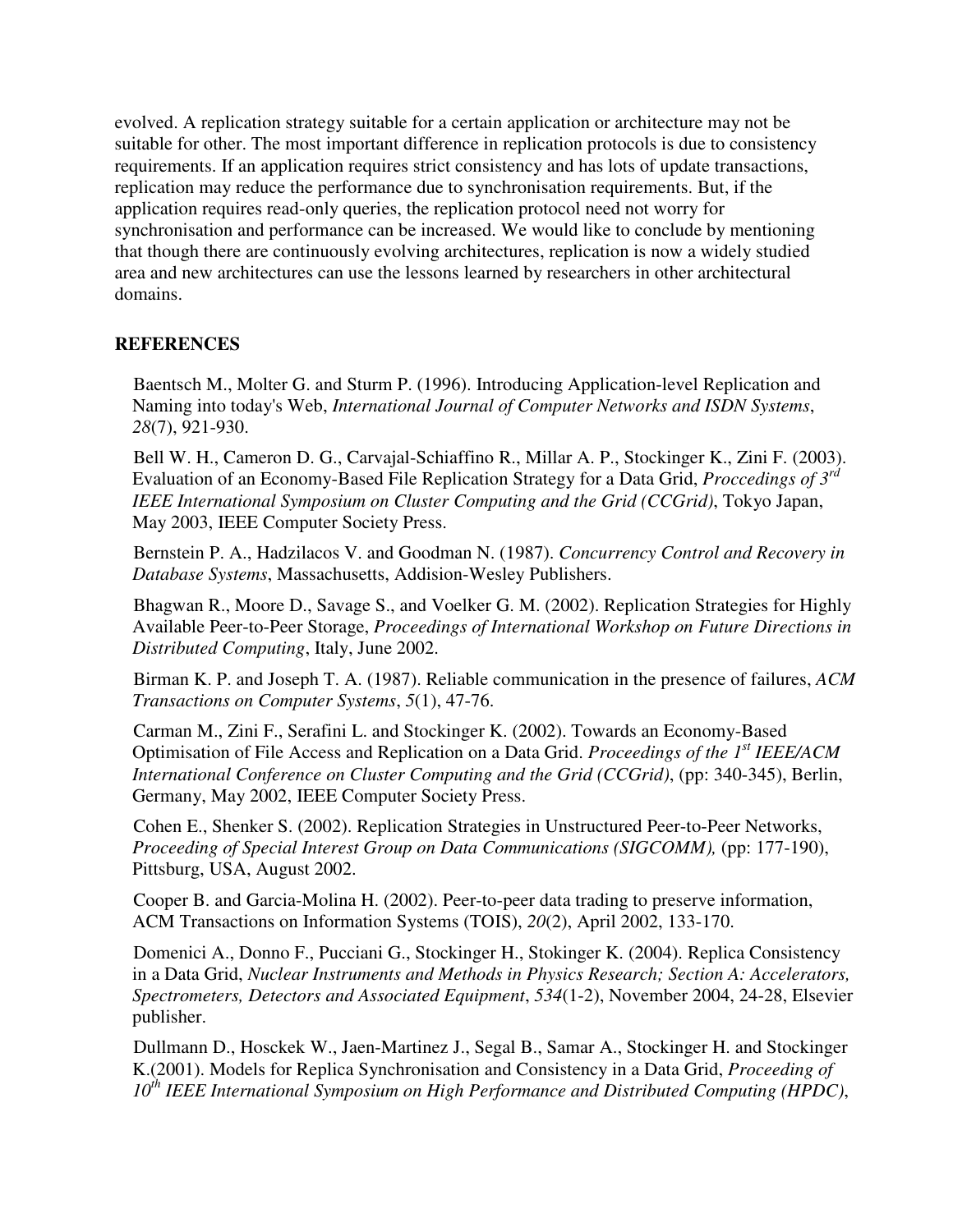(pp: 67-75), San Francisco, August 2001.

Foster I.and Kesselman C. (Ed.). (2004). *The Grid: Blueprint for a New Computing Infrastructure*, Second Edition, Morgan Kaufmann Publishers, USA.

Gray J., Helland P., O'Neil P., and Shasha D. (1996). The Dangers of Replication and a Solution. *Proceedings of International Conference on Management of Data (ACM SIGMOD)*, (pp: 173-182), Montreal, Canada, June 1996.

Helal A. A., Hedaya A. A. and Bhargava B. B. (1996). *Replication Techniques in Distributed Systems*, Boston, Kluwer Academic Publishers.

Khan S. U. and Ahmad I. (2004). *Internet Content Replication: A Solution from Game Theory* (Technical Report CSE-2004-5), Department of Computer Science and Engineering, University of Texas at Arlington.

Kistler J. J. and Satyanarayanan M. (1992). Disconnected Operation in the Coda File System, *ACM Transactions on Computer Systems*, *10*(*1*), 3-25.

Lamehamedi H., Shentu Z., Szymanski B.and Deelman E. (2003). Simulation of Dynamic Data Replication Strategies in Data Grids, *Proceedings of the 17th International Parallel and Distributed Processing Symposium* (PDPS), Nice, France, IEEE Computer Society.

Lin H. and Buyya R. (2005). *Economy-based Data Replication Broker Policies in Data Grids*, Unpublished BSc (Honours) thesis, Department of Computer Systems and Software Engineering, The University of Melbourne.

Liskov B., Ghemawat S., Gruber R., Johnson P., Shrira L.and Williams M. (1991). Replication in the Harp File System, *Proceedings of 13th ACM Symposium on Operating Systems Principles* (pp: 226-238), ACM Press.

Loukopoulos T., Ahmad I. and Papadias D. (2002), An Overview of Data Replication on the Internet, *Proceedings of the International Symposium on Parallel Architectures, Algorithms and Networks* (ISPAN) (pp: 694-711), IEEE Computer Society.

Lv Q., Cao P., Cohen E., Li K., Shenker S. (2002). Search and Replication in Unstructured Peerto-Peer Networks, *Proceeding of the 16th Annual ACM International conference on Supercomputing* (pp: 84-95) NY, USA, June 2002.

Oram A. (Ed.). (2001). *Peer-to-Peer: Harnessing the Power of Disruptive Technologies*, ISBN: 0-596-00110-X, Sebastopol, USA, O'Reilly publishers.

Paris J.-F. (1986). Voting with Witnesses: A Consistency Scheme for Replicated Files, *Proceedings of Sixth International Conference on Distributed Computing Systems* (pp: 606- 612), Washington DC, USA, IEEE Computer Society.

Parrington G. D., Shrivastava S. K., Wheater S. M. and Little M. C. (1995). The Design and Implementation of Arjuna, *USENIX Computing Systems Journal, 8*(2), 255-308.

Pless, V.(1998). *Introduction to the theory of error-correcting codes*. 3rd edition, New York, USA, John Wiley and Sons.

Raman P., Livny M.and Solomon M. (1998). Matchmaking: Distributed Resource Management for High Throughput Computing, *In Proceedings of 7th IEEE Symposium on High Performance Distributed Computing (HPDC)* (pp: 140-146), July 1998, IEEE Computer Society Press.